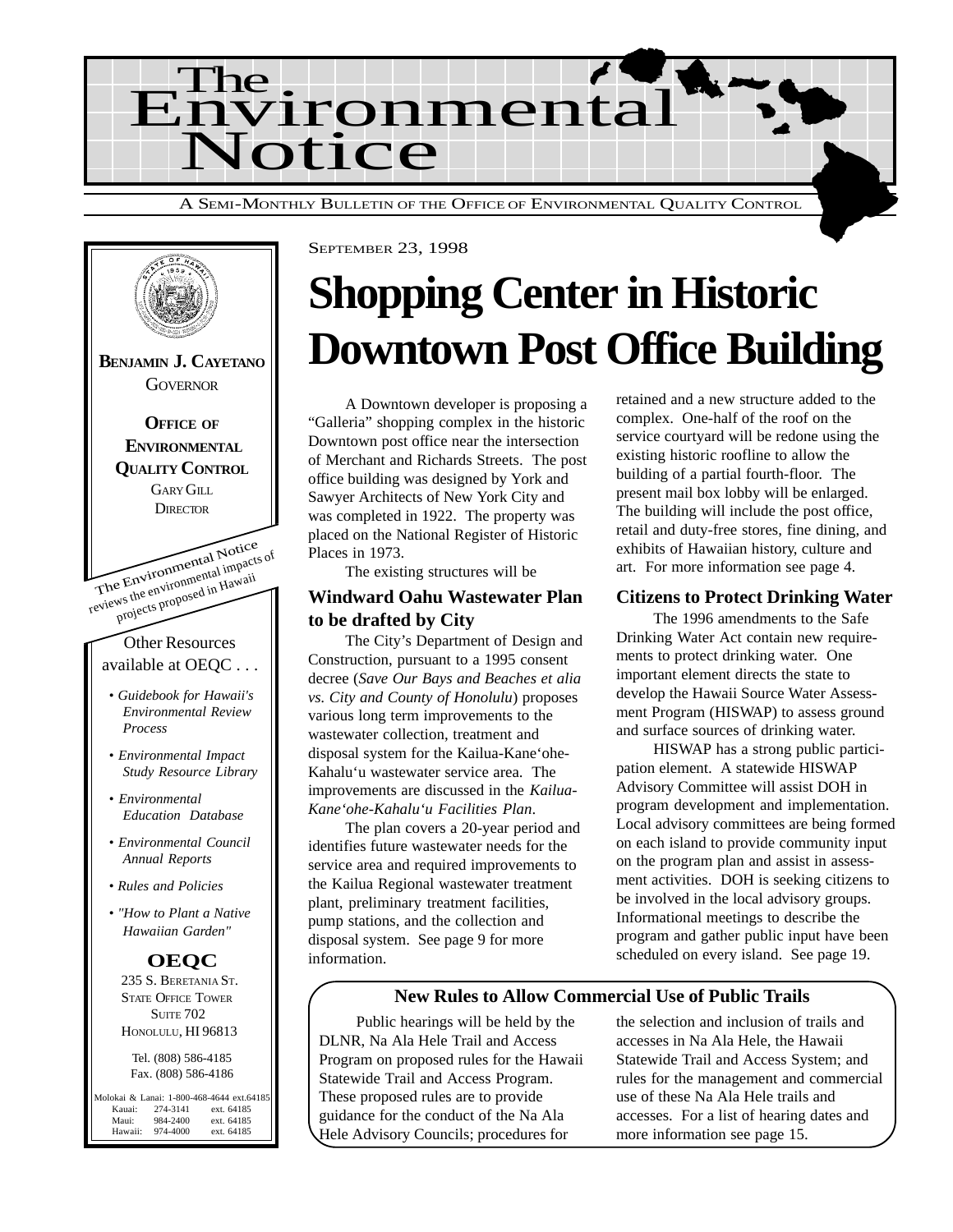# Table of Contents

#### SEPTEMBER 23, 1998

## **1** Oahu Notices

#### **Draft Environmental Assessments**

| (2) Chinatown Sidewalk Improvements, King Street between |  |
|----------------------------------------------------------|--|
|                                                          |  |
|                                                          |  |
|                                                          |  |
| (5) Keehi Small Boat Harbor Boating Pump-Out Facility 5  |  |
|                                                          |  |
|                                                          |  |

#### **Final Environmental Assessments (FONSI)**

| (9) Kuhio Beach Park Expansion and Kalakaua Avenue Promenade  7 |  |
|-----------------------------------------------------------------|--|
|                                                                 |  |
|                                                                 |  |
|                                                                 |  |

#### **Environmental Impact Statement Preparation Notices**

#### **Final Environmental Impact Statements**

|--|

#### **National Environmental Policy Act**

| (15) Public Hearing Notice for Developing Home Port Facilities for |
|--------------------------------------------------------------------|
| Three NIMITZ-Class Nuclear-Powered Aircraft Carriers  11           |
| (16) Schofield Barracks Wastewater Treatment Plant Effluant        |
| Treatment and Disposal (Draft EIS & Public Hearing Notice)  11     |

#### **Previously Published Projects**

#### **FEIS Acceptance Notices**

## 3 **[Maui Notices](#page-12-0)**

#### **Draft Environmental Assessments**

#### **Final Environmental Assessments (FONSI)**

| <b>Previously Published Projects Pending Public Comments</b>        |  |
|---------------------------------------------------------------------|--|
|                                                                     |  |
| (4) Maui Cattlemen's Association Livestock Export/Staging & Import/ |  |
| (3) Makena Resort Roadway & Utility Infrastructure Improvements  14 |  |
|                                                                     |  |

#### 2 **Molokai Notices**

| <b>Final EAs/FONSIs</b>                |  |
|----------------------------------------|--|
| <b>■ Kauai Notices</b>                 |  |
| <b>Draft Environmental Assessments</b> |  |
|                                        |  |
| <b>FEIS Acceptance Notices</b>         |  |
|                                        |  |

### 6 **Hawaii Notices**

#### **Draft Environmental Assessments**

#### **Final Environmental Assessments (FONSI)**

| (3) Olaa Station No. 5 to Station No. 6 Water System Improvements 18 |  |
|----------------------------------------------------------------------|--|

#### **National Environmental Policy Act**

[\(4\) Temporary Optical Test Sites for the W.M. Keck](#page-18-0) Observatory Twin Keck Telescope Interferometer (FONSI) ........ 19

#### **Previously Published Projects Pending Public Comments**

|--|

### s **Shoreline Notices**

### ^ **[Coastal Zone News](#page-20-0)**

[\(1\) Ala Moana Park Lagoon Channel Drain Outlet, Kakaako, Oahu ... 21](#page-20-0) [\(2\) Spencer Beach Park Cable Landing, South Kohala, Hawaii ......... 21](#page-20-0) [\(3\) Maui Ocean Center Seawater Intake Extension, Maalaea, Maui ... 21](#page-20-0) (4) Ala Wai Canal Mauka Wall Repair and Improvement, Waikiki, Oahu [Marine and Coastal Zone Management Advisory Group](#page-20-0) .................... 21

## V **Pollution Control Permits**

## G **[Federal Notices](#page-22-0)**

| Sustainable Development Challenge Grants and Environmental            |  |
|-----------------------------------------------------------------------|--|
|                                                                       |  |
|                                                                       |  |
|                                                                       |  |
|                                                                       |  |
|                                                                       |  |
| Hunting and Fishing Kilauea and Midway National Wildlife Refuges . 23 |  |

*OEQC intends to make the information in this bulletin accessible to everyone. Individuals that require this material in a different format (such as large type or braille), should contact our office for assistance.*

**The Environmental Notice Office of Environmental Quality Control Page 2**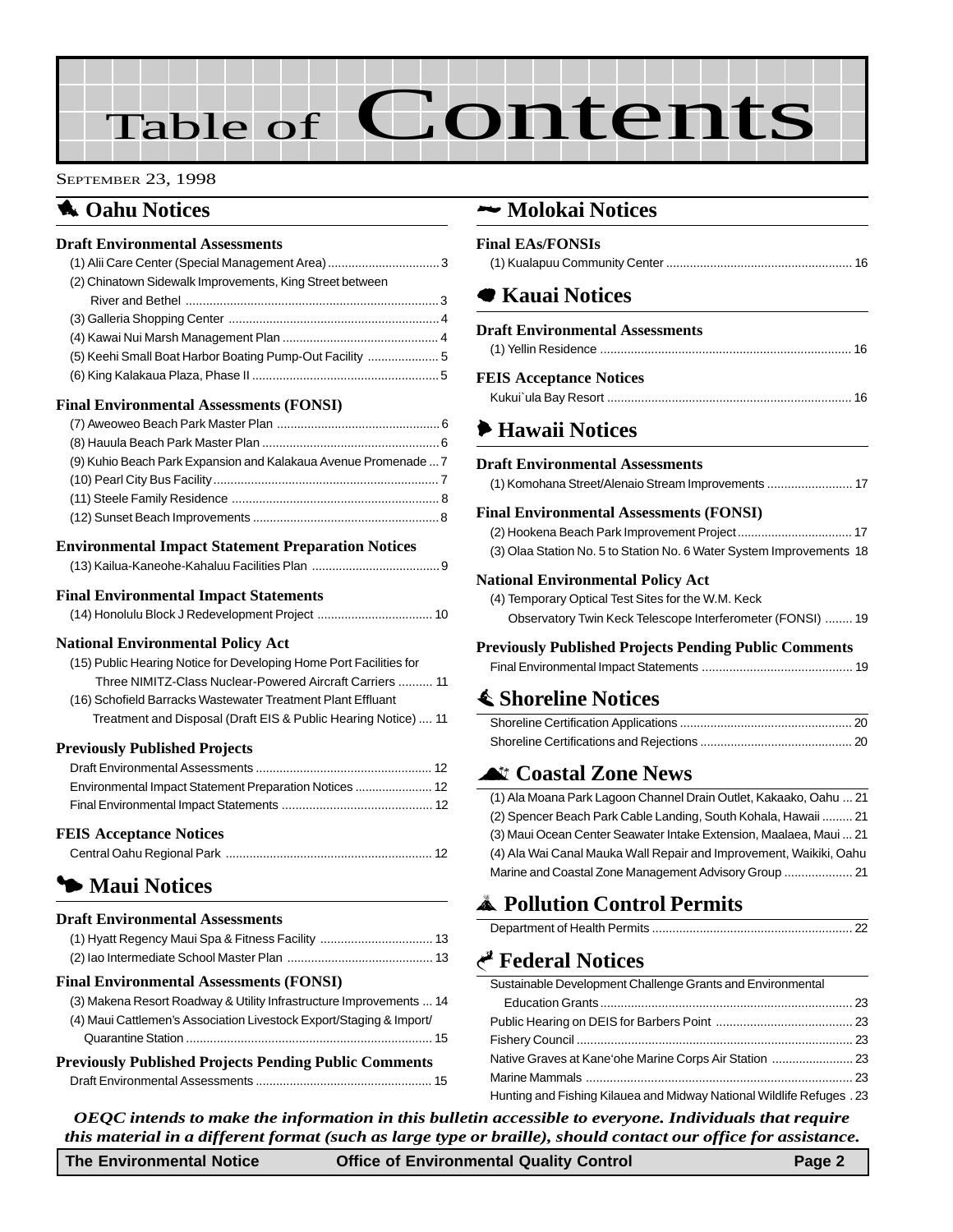<span id="page-2-0"></span>

|                          |                                                             |            | <b>Oahu Notices</b>                         |
|--------------------------|-------------------------------------------------------------|------------|---------------------------------------------|
|                          |                                                             |            | SEPTEMBER 23, 1998                          |
|                          | <b>Draft Environmental Assessments</b>                      |            |                                             |
|                          | 7                                                           |            |                                             |
|                          | (1) Alii Care Center (Special                               |            |                                             |
| <b>Management Area</b> ) |                                                             | 16         |                                             |
| District:<br>TMK:        | Koolauloa<br>5-3-9:por. 23                                  |            |                                             |
| Applicant:               | Alii Care, Inc.                                             |            | 10                                          |
|                          | 12515 Willows Road                                          |            |                                             |
|                          | Kirkland, Washington                                        |            |                                             |
|                          | Contact: William L. Brown (425-                             |            |                                             |
|                          | 820-8800)                                                   |            | 11                                          |
|                          | <b>Approving Agency/Accepting</b>                           |            |                                             |
| <b>Authority:</b>        | City and County of Honolulu                                 |            |                                             |
|                          | Department of Planning and Permitting                       |            | 2, 3, 1                                     |
|                          | 650 South King Street, 7th Floor                            |            |                                             |
|                          | Honolulu, Hawaii 96813<br>Contact: Dana Teramoto (523-4648) |            |                                             |
| <b>Consultant:</b>       | Gray, Hong, Bills & Associates, Inc.                        |            |                                             |
|                          | 119 Merchant Street, Suite 607                              |            |                                             |
|                          | Honolulu, Hawaii 96813                                      |            | (2) Chinatown Sidewalk Improvements,        |
|                          | Contact: David Bills (521-0306)                             |            |                                             |
| <b>Public Comment</b>    |                                                             |            | <b>King Street between River and Bethel</b> |
| Deadline:                | October 23, 1998                                            |            |                                             |
| Status:                  | DEA First Notice pending public comment.                    | District:  | Honolulu                                    |
|                          | Address comments to the applicant with                      | TMK:       | 1-7-02 and 2-1-02                           |
|                          | copies to the approving agency or accepting                 | Applicant: | City and County of Honolulu                 |
| <b>Permits</b>           | authority, the consultant and OEQC.                         |            | Department of Design and Construction       |
| Required:                | SMA permit                                                  |            | 650 South King Street, 2nd Floor            |
|                          |                                                             |            | Honolulu, Hawaii 96813                      |

The applicant, Alii Care, Inc., proposes to construct a nursing center with Alzheimer's care support. A parking lot and a private wastewater treatment system will also be constructed with the 60,000 square-foot facility.

Some of the rooms in the facility include rooms for the patients, a physical therapy room, dining rooms, kitchen, offices, an employee lounge, beauty shop, library, and other rooms to be used by the patients and staff.

The proposed facility will be surrounded by wetlands on the north, west, and south.

| District:                         | Honolulu                                           |  |
|-----------------------------------|----------------------------------------------------|--|
| TMK:                              | $1 - 7 - 02$ and $2 - 1 - 02$                      |  |
| Applicant:                        | City and County of Honolulu                        |  |
|                                   | Department of Design and Construction              |  |
|                                   | 650 South King Street, 2nd Floor                   |  |
|                                   | Honolulu, Hawaii 96813                             |  |
|                                   | Contact: Dennis Toyama (523-4756)                  |  |
| <b>Approving Agency/Accepting</b> |                                                    |  |
| <b>Authority:</b>                 | Same as above.                                     |  |
| <b>Consultant:</b>                | Kusao & Kurahashi, Inc.                            |  |
|                                   | 1314 South King Street, Suite 1263                 |  |
|                                   | Honolulu, Hawaii 96814                             |  |
|                                   | Contact: Keith Kurahashi (538-6652)                |  |
| <b>Public Comment</b>             |                                                    |  |
| <b>Deadline:</b>                  | October 23, 1998                                   |  |
| <b>Status:</b>                    | DEA First Notice pending public comment.           |  |
|                                   | Address comments to the applicant with             |  |
|                                   | copies to the consultant and OEQC.                 |  |
| Permits                           |                                                    |  |
| <b>Required:</b>                  | Chinatown Special District and building<br>permits |  |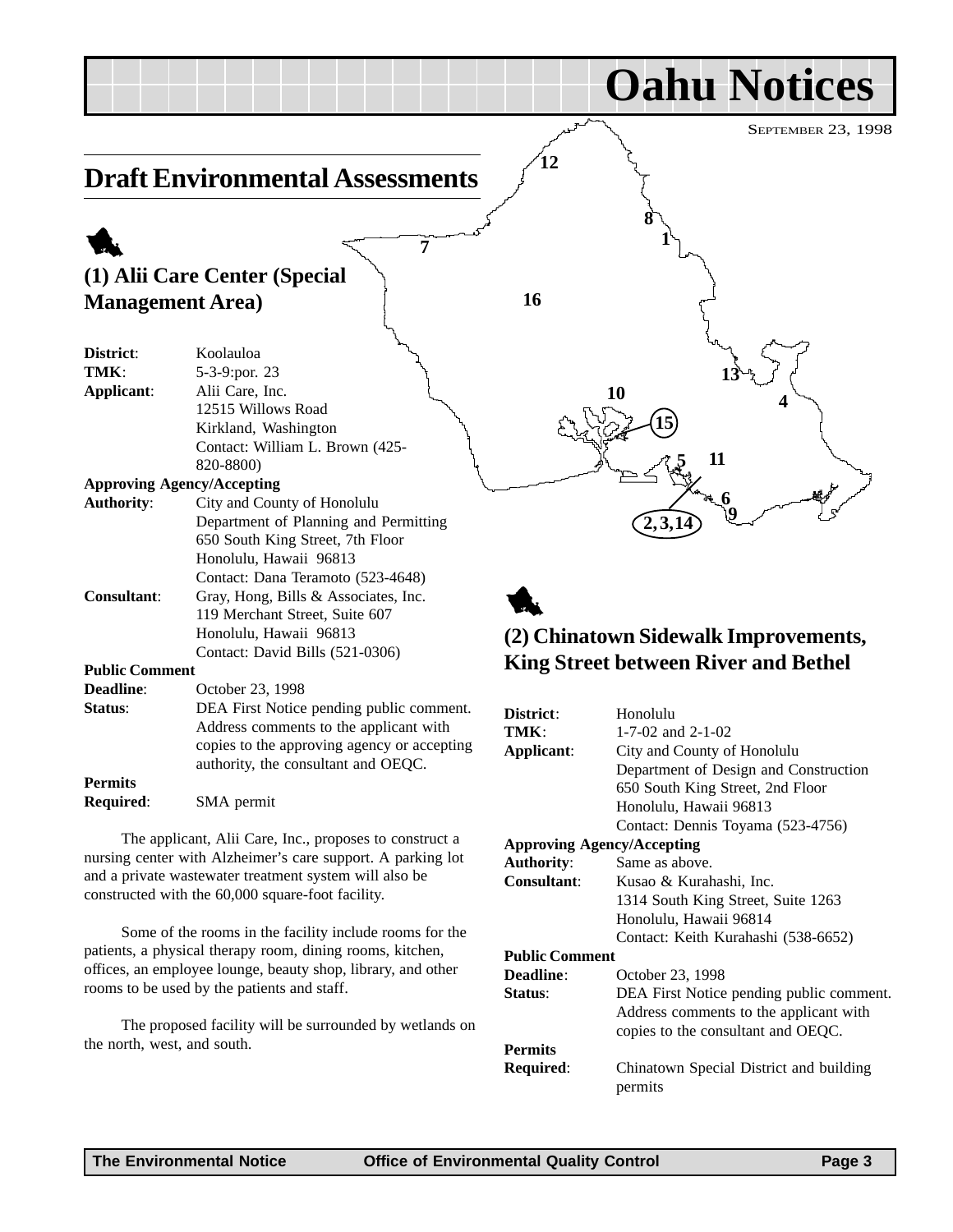<span id="page-3-0"></span>SEPTEMBER 23, 1998

Miscellaneous sidewalk improvements, in this section of Chinatown will include widening of the sidewalks, by 18 inches, on the mauka and makai side of North King Street between River Street and Bethel Street. This will be achieved by reducing existing lane widths on King Street, while maintaining four through lanes. In addition, the project will include provision of a storm drain system in King Street between Smith Street and Nuuanu Avenue; new street light standards designed for an appearance consistent with the earlier development period of most of the structures in Chinatown; new street name signs mounted on traffic signal standards at the intersections; new accessibility ramps at the intersections; relocation of certain water and utility lines; installation of street trees (Fiddlewood) at a spacing of about 20 feet on center; modification of awnings to accommodate the new street trees; and relocation to curbside of certain above ground appurtenances, such as fire hydrants, signs, light poles and street light standards.

The City and County of Honolulu has made a number of capital improvements in Chinatown in recent years, and this project is a continuation of the Chinatown improvements. It is the objective of the City and County of Honolulu to preserve and enhance the historic character of Chinatown and in doing so the proposed sidewalk improvements will enhance the appearance of the street scape and allow for greater pedestrian linkages within and connecting outside Chinatown.



## **(3) Galleria Shopping Center**

| Status:          | DEA First Notice pending public comment.<br>Address comments to the applicant with |
|------------------|------------------------------------------------------------------------------------|
|                  | copies to the approving agency or accepting                                        |
|                  | authority, the consultant and OEQC.                                                |
| <b>Permits</b>   | Special District Use permit, Section 106,                                          |
| <b>Required:</b> | National Historic Preservation Act "no                                             |
|                  | effect" (issued)                                                                   |

The applicant, USPO Galleria, LLC, plans to rehabilitate the United States Post Office, Custom House, and Court House on Merchant Street and Queen Street. Rehabilitation will consist of removing additions made to the historic structure for post office operations. The present interior service court yard will be used as a gathering and entertainment open space. The post office downtown station carrier work room function will be moved to a temporary location during the rehabilitation. The post office customer service and postal box functions will remain operational during the restoration process. The present post office mail box lobby will be enlarged with historically compatible alcoves to accommodate additional mailboxes. After the rehabilitation, the building will include the downtown post office with additional adaptive re-uses such as retail and duty free stores, and fine restaurants. In addition, the Bishop Museum will maintain exhibits of Hawaiian history, culture, and art relevant to the building's time period.



## **(4) Kawai Nui Marsh Management Plan**

| (3) Ganeria Shopping Center       |                                       | District:                         | Koolaupoko                               |
|-----------------------------------|---------------------------------------|-----------------------------------|------------------------------------------|
|                                   |                                       | TMK:                              | $4-2-16:01$ and $4-2-13:05$              |
| <b>District:</b>                  | Honolulu                              | Applicant:                        | Department of Land and Natural Resources |
| TMK:                              | $2 - 1 - 25:4$                        |                                   | Land Division                            |
| Applicant:                        | USPO Galleria, LLC                    |                                   | 1151 Punchbowl Street, Room 220          |
|                                   | 335 Merchant Street, Suite 100        |                                   | Honolulu, Hawaii 96813                   |
|                                   | Honolulu, Hawaii 96813                |                                   | Contact: Tom Eisen/Lauren Tanaka (587-   |
|                                   | Contact: Russell Allen (533-4450)     |                                   | 0386/587-0385)                           |
| <b>Approving Agency/Accepting</b> |                                       | <b>Approving Agency/Accepting</b> |                                          |
| Authority:                        | City and County of Honolulu           | <b>Authority:</b>                 | Same as above.                           |
|                                   | Department of Planning and Permitting | <b>Public Comment</b>             |                                          |
|                                   | 650 South King Street, 7th Floor      | <b>Deadline:</b>                  | October 23, 1998                         |
|                                   | Honolulu, Hawaii 96813                | Status:                           | DEA First Notice pending public comment. |
|                                   | Contact: Art Challacombe (523-4107)   |                                   | Address comments to the applicant with a |
| <b>Consultant:</b>                | R.G. Wood and Associates, Ltd.        |                                   | copy to OEQC.                            |
|                                   | 444 Hobron Lane, Suite 307            | <b>Permits</b>                    | CDU, SMA, NPDES, grading, building;      |
|                                   | Honolulu, Hawaii 96815                | <b>Required:</b>                  | 401 Water Quality Certification, zoning  |
|                                   | Contact: R.G. Wood (951-8880)         |                                   | variance; sewer and water connection;    |
| <b>Public Comment</b>             |                                       |                                   | Federal consistency determination        |
| <b>Deadline:</b>                  | October 23, 1998                      |                                   |                                          |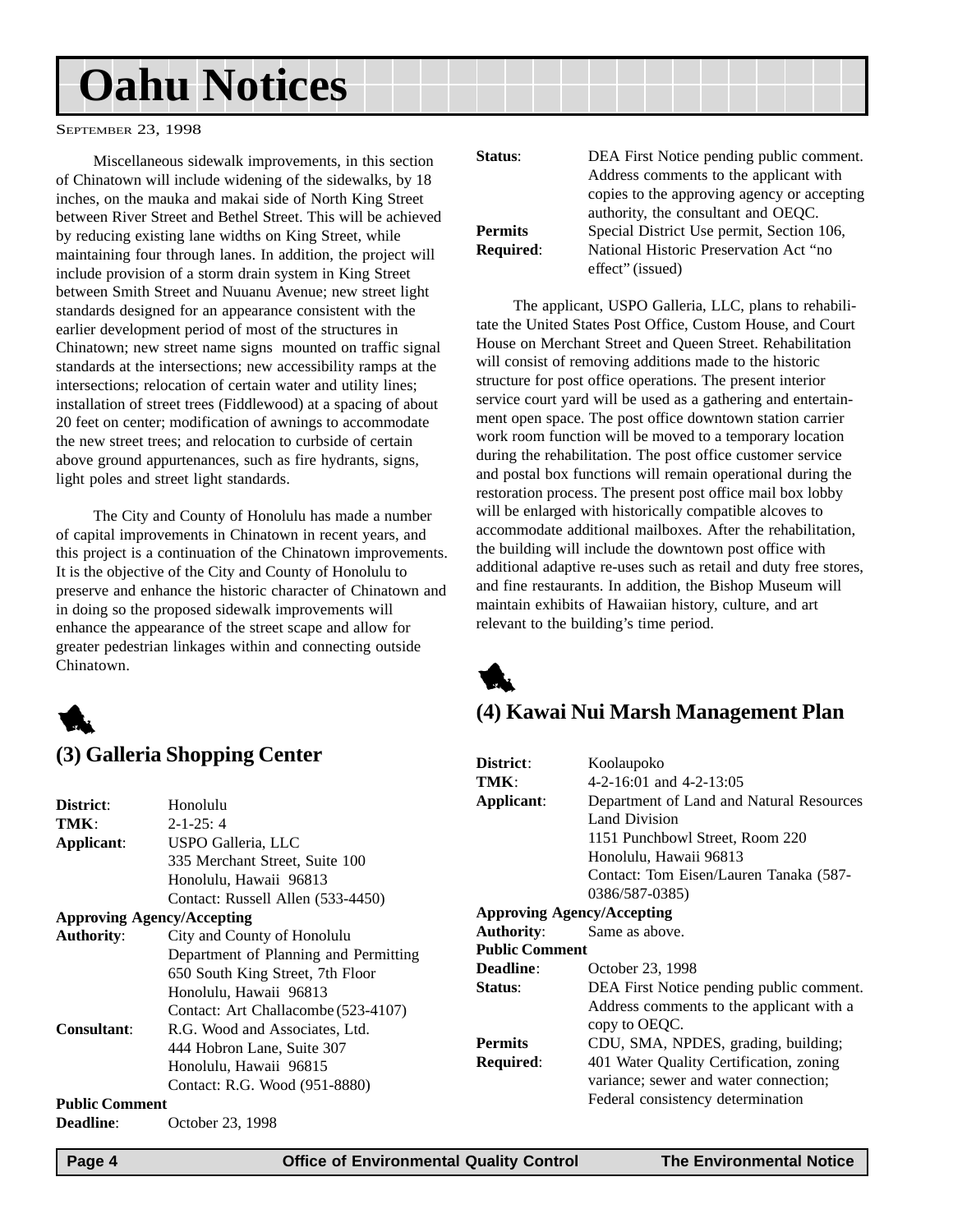<span id="page-4-0"></span>

SEPTEMBER 23, 1998

Pursuant to Act 314, 1990 Session Laws of Hawaii, the DLNR soon expects to assume full responsibility for the operations and maintenance of all of Kawai Nui Marsh when the right, title, and fee simple interest in the lands are transferred from the City and County of Honolulu to the State of Hawaii. Accordingly, the DLNR is preparing to implement the recommendations of the 1994 Kawai Nui Master Plan, which describes numerous actions to preserve, protect, and enhance the ecological and historic/cultural resources of the marsh.

This environmental assessment is intended to support the permit applications for three specific proposed resource management activities: 1) Construction of a maintenance facility and associated improvements to support field personnel in operations and maintenance of flood control facilities; 2) Restoration of ponds and mudflats, installation of fencing, and implementation of a trapping program to restore waterbird habitat in the marsh; and 3) Development of the Kawai Nui Educational Center. Additionally, although there are no present plans to begin implementation of other recommended activities in the 1994 Master Plan, these other activities are incorporated into the document to facilitate their eventual implementation.



## **(5) Keehi Small Boat Harbor Boating Pump-Out Facility**

| District:                         | Honolulu                                 |
|-----------------------------------|------------------------------------------|
| TMK:                              | $1 - 2 - 23 \& 1 - 5 - 41$               |
| Applicant:                        | Department of Land and Natural Resources |
|                                   | P.O. Box 373                             |
|                                   | Honolulu, Hawaii 96809                   |
|                                   | Contact: Hiram Young (587-0260)          |
| <b>Approving Agency/Accepting</b> |                                          |
| <b>Authority:</b>                 | Same as above.                           |
| <b>Consultant:</b>                | SSFM Engineers, Inc.                     |
|                                   | 501 Sumner Street, Suite 502             |
|                                   | Honolulu, Hawaii 96817                   |
|                                   | Contact: William Bow (531-1308)          |
| <b>Public Comment</b>             |                                          |
| <b>Deadline:</b>                  | October 23, 1998                         |
| Status:                           | DEA First Notice pending public comment. |
|                                   | Address comments to the applicant with   |
|                                   | copies to the consultant and OEQC.       |
| <b>Permits</b>                    | Army, CDU, NPDES, Discharge of           |
| Required:                         | Hydrotesting Waters & Construction       |
|                                   | Dewatering, SMA major permit, shoreline  |
|                                   | setback variance                         |
|                                   |                                          |

The State of Hawaii, Department of Land and Natural Resources is proposing a new wastewater pump station at the Keehi Small Boat Harbor and force main beneath Kalihi Channel. The purpose of this project is to replace the existing wastewater collection and disposal system with a Wastewater Pump Station, Force Main, and Wastewater Collection System. The existing system consists of two cesspools, a cavitette tank, and a leaching field. It remains ineffective and inoperable due to the clogged leaching field and a high groundwater table.

The recommended alternative is to install a pump station that will collect wastewater from the existing and proposed facilities via gravity sewer system. A 4-inch diameter force main will be constructed from the Pump Station, under the Kalihi Channel via horizontal directional drilling, to an existing State-owned gravity sewer system near the Marine Education and Training Center. Directional drilling under Kalihi Channel is recommended to avoid the environmental impacts associated with open trench construction or dredging across Kalihi Channel.

Four (4) alternatives were considered in the replacement of the existing wastewater collection system. Alternative 1 examined a new Septic Tank/Treatment Unit System. This alternative is not recommended because it would require high maintenance and could fail from clogged leaching fields. Alternative 2 examined the realignment of the force main along the existing "Bascule" Bridge. This alternative is not recommended because this bridge may be replaced by a drawbridge or an underground tunnel in the future. Alternative 3 examined the connection to an existing City-owned wastewater system along Sand Island Access Road. This alternative is not recommended because the existing pipeline can not accommodate the additional flows. Alternative 4 examined the connection to an existing Army-owned wastewater system. This alternative is not recommended due to the poor condition of the existing Army pipeline.



## **(6) King Kalakaua Plaza, Phase II**

| District:  | Honolulu                                   |
|------------|--------------------------------------------|
| TMK:       | 2-6-18: 10, 36, 42, 52, 55, 62, 63, 64, 73 |
|            | and $74$                                   |
| Applicant: | Kalakaua Southseas Owners, LLC             |
|            | 2080 Kalakaua Avenue, #105                 |
|            | Honolulu, Hawaii 96815                     |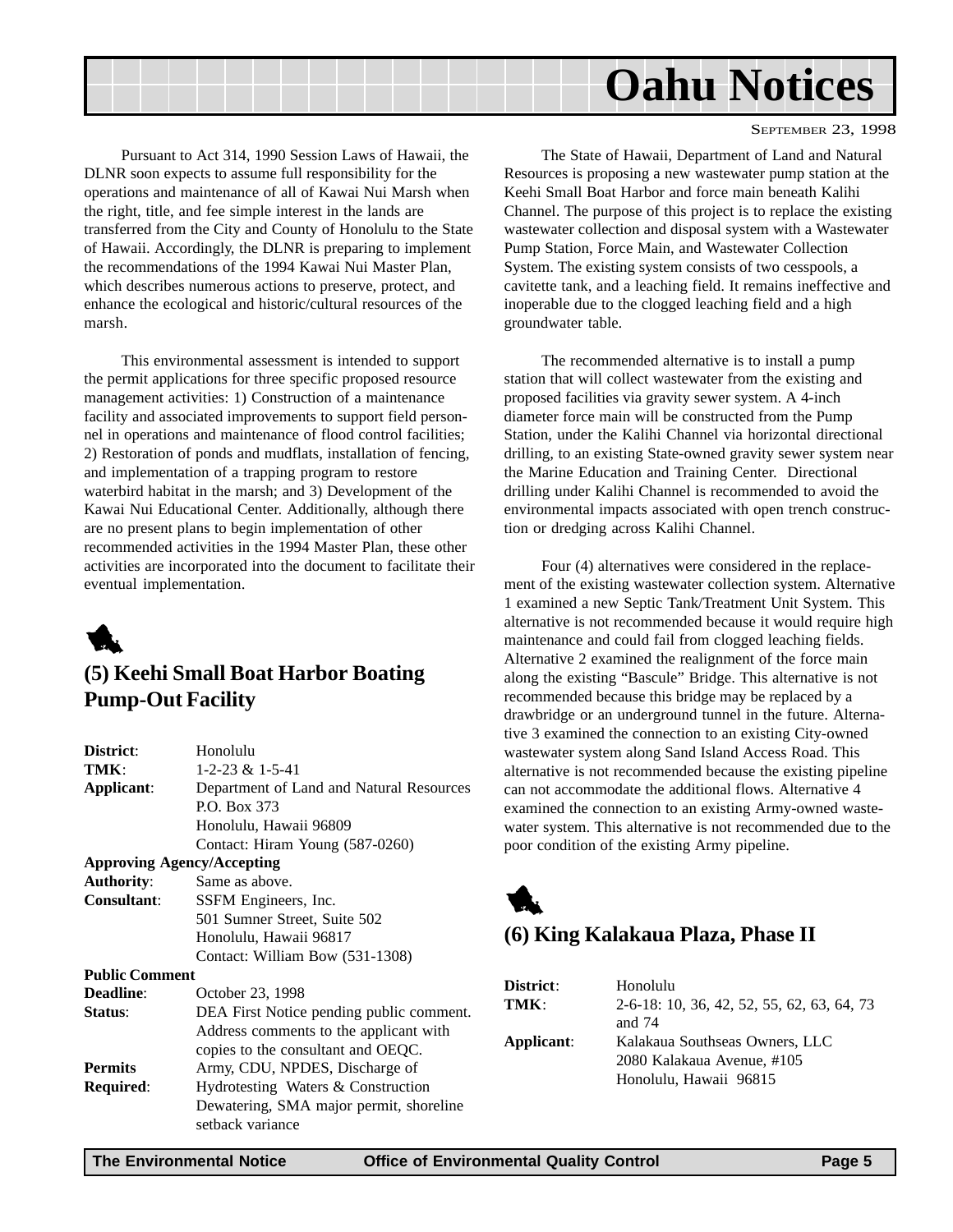<span id="page-5-0"></span>SEPTEMBER 23, 1998

#### **Approving Agency/Accepting**

| <b>Authority:</b>     | City and County of Honolulu                 |
|-----------------------|---------------------------------------------|
|                       | Department of Planning and Permitting       |
|                       | 650 South King Street, 7th Floor            |
|                       | Honolulu, Hawaii 96813                      |
|                       | Contact: Bonnie Arakawa (527-5837)          |
| <b>Consultant:</b>    | Wilson Okamoto & Associates, Inc.           |
|                       | 1907 South Beretania Street, Suite 400      |
|                       | Honolulu, Hawaii 96826                      |
|                       | Contact: Laura Mau (946-2277)               |
| <b>Public Comment</b> |                                             |
| <b>Deadline:</b>      | October 23, 1998                            |
| Status:               | DEA First Notice pending public comment.    |
|                       | Address comments to the applicant with      |
|                       | copies to the approving agency or accepting |
|                       | authority, the consultant and OEQC.         |
| <b>Permits</b>        | Waikiki Special District, conditional       |
| <b>Required:</b>      | use permit                                  |
|                       |                                             |

The 109,747 square-foot project site encompasses 10 parcels and is bounded by Kalakaua Avenue, Kuhio Avenue, and Kalaimoku Street. Eight abandoned structures that were previously used for retail and restaurant activities, commercial office space, apartments, parking and the City and County of Honolulu Police Department located in the Canlis Restaurant building, currently occupy the property.

The applicant proposes to demolish the existing structures and construct a retail/commercial mixed-use complex consisting of a single building varying from 3 to 5 stories. About 289 parking stalls will be provided in one level of below-grade parking. The requirement for additional parking will be satisfied by existing excess parking across Kalaimoku Street at King Kalakaua Plaza - Phase I.

The applicant estimates that the project will commence in January of 1999 with completion estimated by March 2001. The estimated construction cost of the proposed project is \$50 million, while the estimated tenant improvement cost is approximately \$60 million.

## **Final Environmental Assessments**



| <b>District</b> : | Waialua                            |
|-------------------|------------------------------------|
| TMK:              | $6-8-11:37 \& 38; 6-8-12:53 \& 54$ |

**Applicant**: City and County of Honolulu Department of Design and Construction 650 South King Street Honolulu, Hawaii 96813 Contact: Daniel Takamatsu (527-6301) **Approving Agency/Accepting Authority**: Same as above. **Consultant**: Stanley Yim & Associates, Inc. 1001 Bishop Street, Suite 410 Honolulu, Hawaii 96813 Contact: Jason Yim (533-1885) **Public Challenge Deadline**: October 23, 1998 **Status:** FEA/FONSI issued, project may proceed. **Permits** Building, grading, SMA, shoreline **Required:** setback variance, parking waiver

The City Department of Design and Construction proposes to construct a new beach park on four adjacent lots in Waialua, Oahu. The total size of the beach park is 1.430 acres. The park's improvements will include, but not be limited to, a new comfort station, basketball court, play equipment, swings, picnic tables, benches, charcoal disposals, trashcans, landscaping, crm wall, concrete walkways, individual wastewater system, and a handicap parking area. The park will be constructed to meet the requirements of the Americans with Disabilities Act Accessibility Guidelines.

The project will be completed in two construction phases. The first phase will commence in early 1999 and the second phase will start in late 1999 or early 2000. The first phase will involve the construction of all the park's improvements except for the new comfort station and the new individual wastewater system. The comfort station and individual wastewater system will be built under Phase 2.

Currently, the site where the park is being proposed has only minimal natural vegetation and is owned by the City and County of Honolulu. People are already using the properties as a beach park.



## **(8) Hauula Beach Park Master Plan**

| <b>District:</b> | Koolauloa                                    |
|------------------|----------------------------------------------|
| TMK:             | 5-4-01:32, 33, 35, 36, 38, 41, 64; 5-4-02:22 |
| Applicant:       | City and County of Honolulu                  |
|                  | Department of Design and Construction        |
|                  | 650 South King Street                        |
|                  | Honolulu, Hawaii 96813                       |
|                  | Contact: Stanford Kuroda (523-4755)          |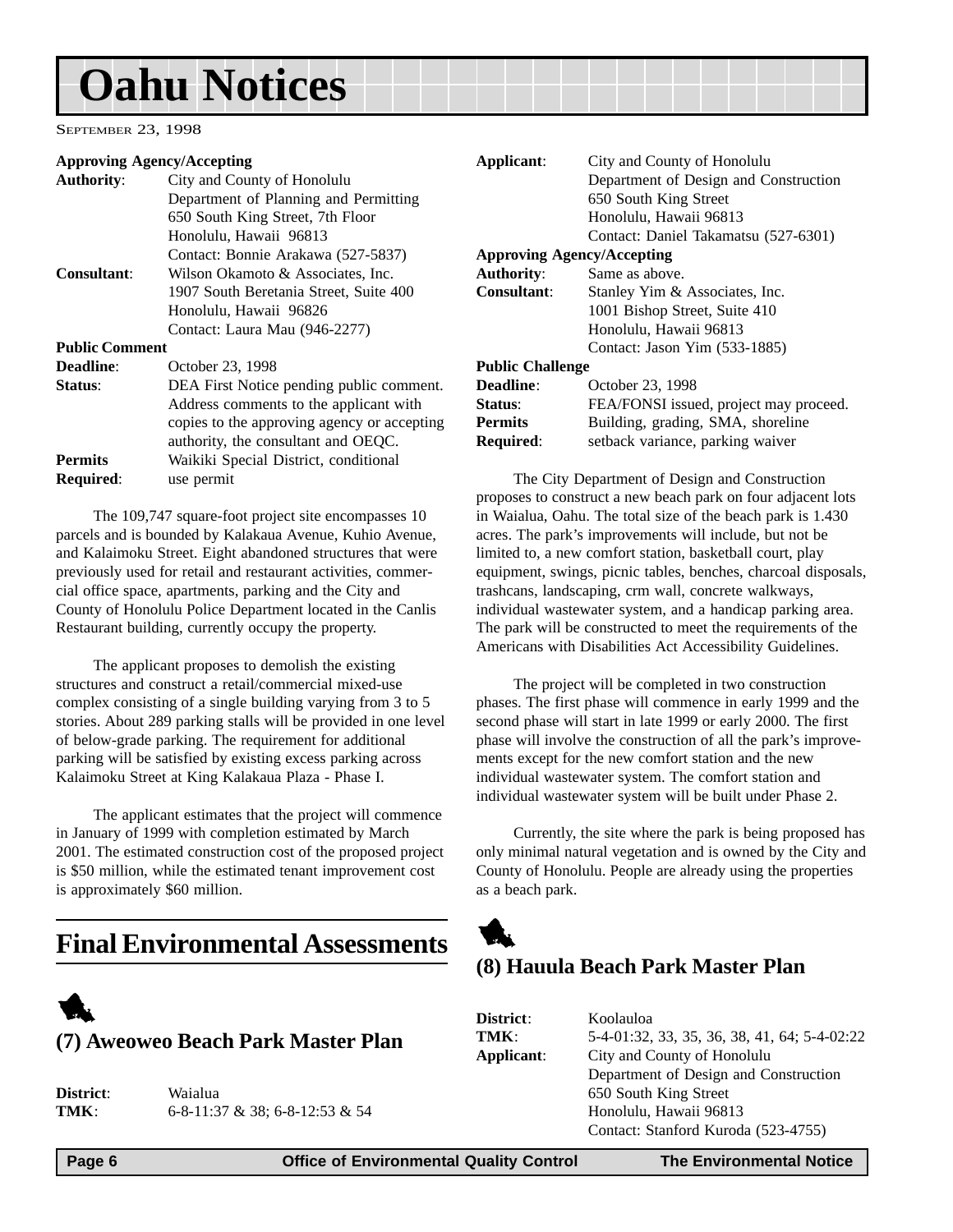<span id="page-6-0"></span>

| September 23, 1998 |  |
|--------------------|--|
|                    |  |

| <b>Approving Agency/Accepting</b> |                                        |
|-----------------------------------|----------------------------------------|
| <b>Authority:</b>                 | Same as above.                         |
| Consultant:                       | Allen Ng $&$ Associates                |
|                                   | 333 Oueen Street, Suite 705            |
|                                   | Honolulu, Hawaii 96813                 |
|                                   | Contact: Allen Ng (537-3825)           |
| <b>Public Challenge</b>           |                                        |
| <b>Deadline:</b>                  | October 23, 1998                       |
| Status:                           | FEA/FONSI issued, project may proceed. |
| <b>Permits</b>                    |                                        |
| Required:                         | SM A                                   |

Hauula Beach Park is a half-mile long strip of shoreline property on the northeast coast of Oahu. Maakua Stream splits the park into two portions; one strip northwest of Maakua Stream and one strip southeast of Maakua Stream.

The City and County of Honolulu Department of Design and Construction initially will improve the beach park northwest of Maakua Stream. A wheelchair accessible comfort station, pavilion, trellis, terrace, and 14-stall parking lot will be developed in a strip along the highway. After these facilities are completed, a nearby dilapidated bathhouse/ comfort station, abandoned concession building, and connected concrete terrace will be replaced with a lawn and trees. Other park improvements proposed northwest of Maakua Stream include extension of an existing 3 foot high vehicle barrier/wall, movable vehicular barriers, landscaping, water lines, irrigation systems, showers, drinking fountains and faucets, trash cans, charcoal disposal bins, lighting, picnic tables, and related minor amenities.



### **(9) Kuhio Beach Park Expansion and Kalakaua Avenue Promenade**

| District:         | Honolulu                                   |
|-------------------|--------------------------------------------|
| TMK:              | 2-6-01:02, 03, 04, 08, 15, 18 and Kalakaua |
|                   | Avenue                                     |
| Applicant:        | City and County of Honolulu                |
|                   | Department of Design and Construction      |
|                   | 650 South King Street                      |
|                   | Honolulu, Hawaii 96813                     |
|                   | Contact: Roland Libby (523-4716)           |
|                   | <b>Approving Agency/Accepting</b>          |
| <b>Authority:</b> | City and County of Honolulu                |
|                   | Department of Planning and Permitting      |
|                   | 650 South King Street, 7th Floor           |
|                   | Honolulu, Hawaii 96813                     |

Contact: Art Challacombe (523-4107)

| <b>Consultant:</b>      | R.M. Towill Corporation<br>420 Waiakamilo Road, Suite 411<br>Honolulu, Hawaii 96817-4941 |
|-------------------------|------------------------------------------------------------------------------------------|
|                         | Contact: Colette Sakoda (842-1133)                                                       |
| <b>Public Challenge</b> |                                                                                          |
| Deadline:               | October 23, 1998                                                                         |
| Status:                 | FEA/FONSI issued, project may proceed.                                                   |
| <b>Permits</b>          | SMA, shoreline setback variance, Waikiki                                                 |
| <b>Required:</b>        | Special District, NPDES, building                                                        |

The City and County of Honolulu proposes improvements to Kuhio Beach Park and Kalakaua Avenue in Waikiki. The project will involve facilities improvements for a 3.40 acre beach park and modifications to a portion of Kalakaua Avenue between Kaiulani and Kapahulu Avenues.

Kalakaua Avenue will be converted from four (4) lanes to three (3) lanes with passenger loading and makai emergency and service vehicle turnouts. The proposed modifications on Kalakaua Avenue will allow additional space for sidewalk and landscape improvements between the roadway and the beach.

The major improvements proposed at the existing beach park area include the plaza area renewal. The facilities located within the existing plaza at the western end of the beach park will be demolished and replaced with a new police substation, comfort station, food concession, bike racks, surfboard concession, and beach shower. Other improvements include an additional comfort station, a new shed, beach boy concessions, water fountains, and other beach support facilities. Increased green space between Kuhio Beach and Kalakaua Avenue will consist of grass mounds, terraces, trees, and planting. The ocean view along Kuhio Beach will be improved by reducing paved areas and increasing vegetative covers and sand beach areas.



### **(10) Pearl City Bus Facility**

| District:                         | Ewa                                   |
|-----------------------------------|---------------------------------------|
| TMK:                              | Portion of $9-7-24:41$                |
| Applicant:                        | City and County of Honolulu           |
|                                   | Department of Transportation Services |
|                                   | 711 Kapiolani Boulevard, Suite 1200   |
|                                   | Honolulu, Hawaii 96813                |
|                                   | Contact: Paul Steffens (523-4138)     |
| <b>Approving Agency/Accepting</b> |                                       |
| <b>Authority:</b>                 | Same as above.                        |
|                                   |                                       |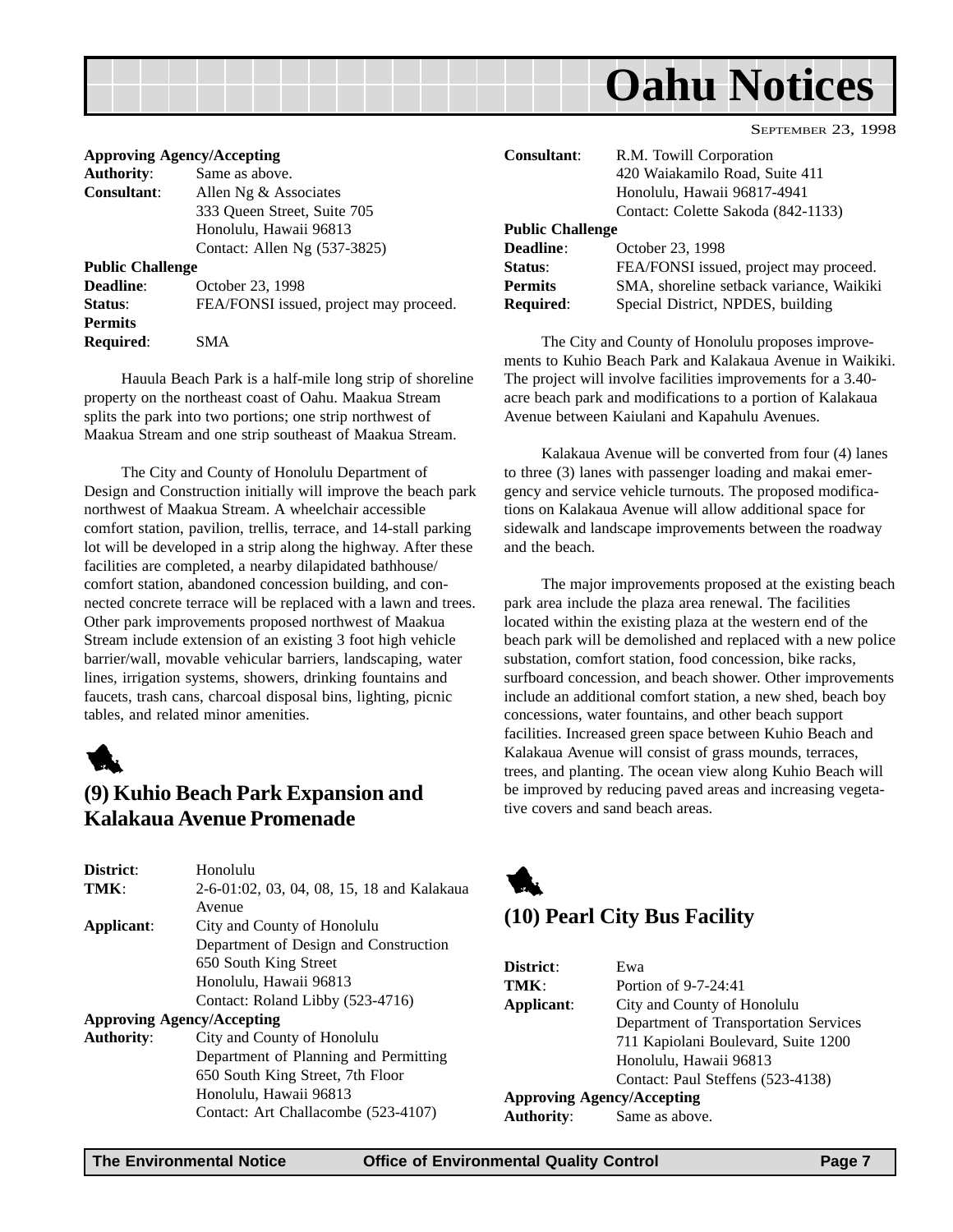<span id="page-7-0"></span>SEPTEMBER 23, 1998

| Consultant:             | Planning Solutions, Inc.               |
|-------------------------|----------------------------------------|
|                         | 1210 Auahi Street, Suite 221           |
|                         | Honolulu, Hawaii 96814                 |
|                         | Contact: Perry White (593-1288)        |
| <b>Public Challenge</b> |                                        |
| <b>Deadline:</b>        | October 23, 1998                       |
| Status:                 | FEA/FONSI issued, project may proceed. |
| <b>Permits</b>          |                                        |
| <b>Required:</b>        | Building permit                        |

The DTS is proposing to construct and operate a new transit facility on 21 acres of land at the former Manana Storage Area in Pearl City. The Pearl City Bus Facility (PCBF) is intended to be used to store, maintain and service a maximum of 250 buses. The proposed facility is needed to enable the City to improve service and efficiency to growing Central and West Oahu neighborhoods and to provide for buses being relocated from the existing Halawa Bus Facility.

The project would involve demolition of eleven existing World War II-era warehouses presently occupying the site. The majority of the site would be paved area for bus parking. Proposed structures include a one-story Transportation Building along Waimano Home Road, fueling service and bus washing structures near the *mauka* border of the property adjacent to the proposed Pearl City Neighborhood Park, a Maintenance Building, and a Paint and Body Shop. The latter would service the City's entire mass transit fleet. In addition, a Central Training facility and Fitness Center would be provided in the Transportation Building for use by all City transit staff.

The facility layout, building design, landscaping and the use of buffers of trees along Waimano Home Road and the proposed Spine Road would minimize potential aesthetic impacts.

## 1 **(11) Steele Family Residence**

| <b>District:</b> | Honolulu                                   |
|------------------|--------------------------------------------|
| TMK:             | $2 - 2 - 31 : 12$                          |
| Applicant:       | Mr. & Mrs. Richard D. Steele               |
|                  | c/o Philip K. White Associates Architects, |
|                  | Ltd.                                       |
|                  | 851 Pohukaina Street, Suite C-1            |
|                  | Honolulu, Hawaii 96813                     |
|                  | Contact: Ms. Julie Abcede, AIA (596-0260)  |
|                  |                                            |

#### **Approving Agency/Accepting**

| <b>Authority:</b>       | Department of Land and Natural Resources |
|-------------------------|------------------------------------------|
|                         | Land Division                            |
|                         | 1151 Punchbowl St., Room 220             |
|                         | Honolulu, Hawaii 96813                   |
|                         | Contact: Tom Eisen (587-0386)            |
| <b>Public Challenge</b> |                                          |
| <b>Deadline:</b>        | October 23, 1998                         |
| Status:                 | FEA/FONSI issued, project may proceed.   |
| <b>Permits</b>          |                                          |
| <b>Required:</b>        | Grading, Conservation District Use       |

Mr. & Mrs. Richard D. Steele propose to construct a one story residential dwelling with a two car garage attached, along with site improvement work that includes a paved driveway and motor court, retaining walls, landscaping, grading, and connection to existing public utilities.

The single family residence and other features will cover approximately 4,300 square feet of total building area on a parcel of 4.839 acres. The driveway and motor court will be paved with asphaltic concrete. Retaining walls will be of moss rocks. A landscaping plan is included. The project is located in Nuuanu Valley.

An existing, but damaged, bridge crossing Nuuanu Stream will be removed and replaced to provide access to the site from Pali Highway. The existing abutments will be utilized to support the new bridge.



### **(12) Sunset Beach Improvements**

| District:                         | Koolauloa                                  |
|-----------------------------------|--------------------------------------------|
| TMK:                              | 5-9-01:por. of 37 & 38; 5-9-02:por. of 72; |
|                                   | and Ke-Nui Road/Hoalua Street right-of-    |
|                                   | way remnant                                |
| Applicant:                        | City and County of Honolulu                |
|                                   | Department of Design and Construction      |
|                                   | 650 South King Street, 9th Floor           |
|                                   | Honolulu, Hawaii 96813                     |
|                                   | Contact: Donald Griffin (527-6324)         |
| <b>Approving Agency/Accepting</b> |                                            |
| <b>Authority:</b>                 | Same as above.                             |
| Consultant:                       | Belt Collins Hawaii, Ltd.                  |
|                                   | 680 Ala Moana Boulevard, First Floor       |
|                                   | Honolulu, Hawaii 96813                     |
|                                   | Contact: Glen Koyama (521-5361)            |
|                                   |                                            |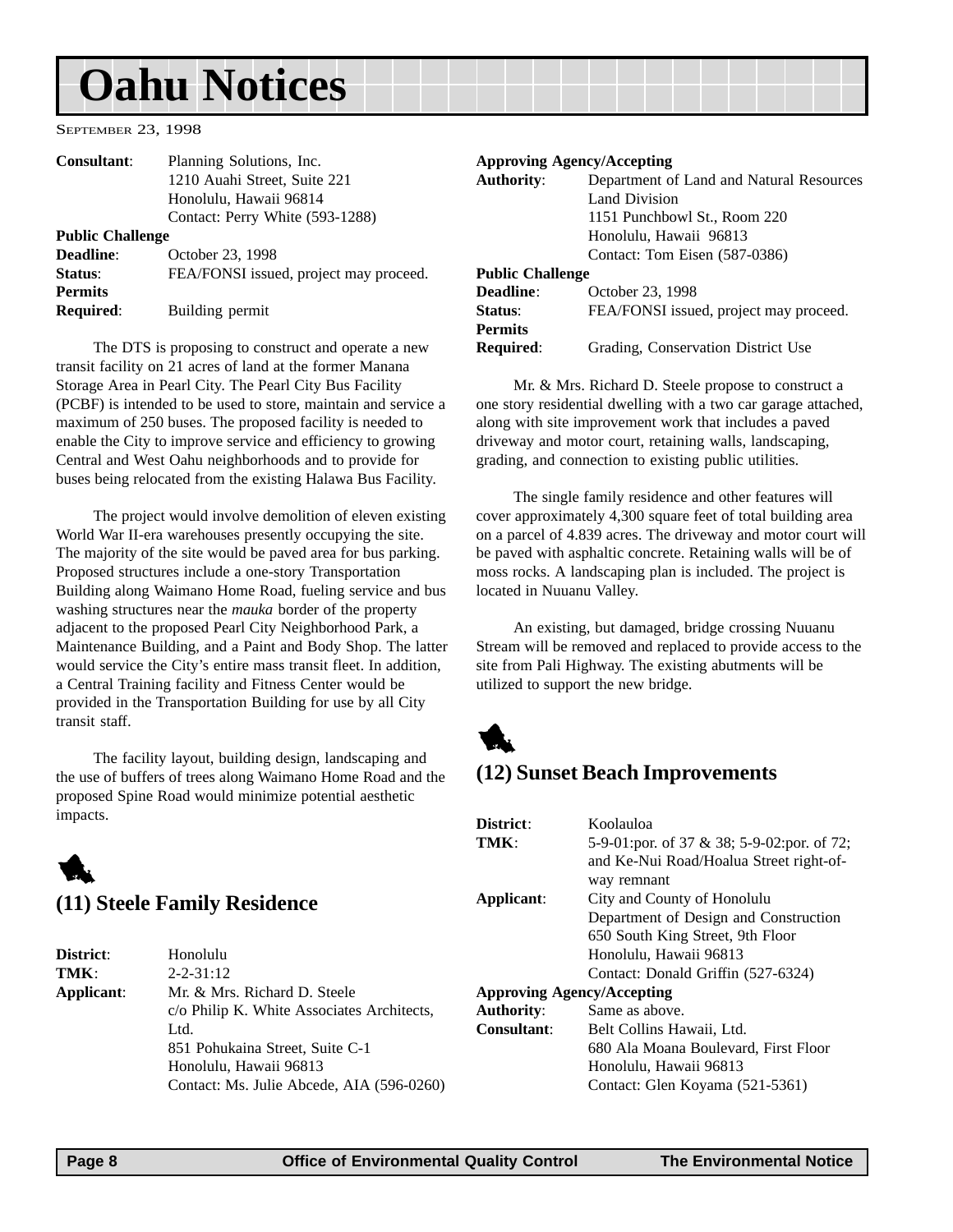<span id="page-8-0"></span>

SEPTEMBER 23, 1998

| <b>Public Challenge</b> |                                         |
|-------------------------|-----------------------------------------|
| <b>Deadline:</b>        | October 23, 1998                        |
| Status:                 | FEA/FONSI issued, project may proceed.  |
| <b>Permits</b>          | SMA, Shoreline Setback Variance,        |
| <b>Required:</b>        | Archaeological Monitoring Plan approval |

The Department of Design and Construction is proposing to restore the vegetation on the mauka section of Sunset Beach in order to stabilize the area and minimize beach loss. A supplemental beach maintenance program will be implemented to provide occasional but continued beach restoration.

At the back of the beach is an existing public bike path that has been subject to occasional undermining from high surf surges. The segment of the bike path that is subject to this damage will be shifted slightly mauka to a safer location nearer Kamehameha Highway.

On a bluff at the north end of the beach, a viewing deck for visitors will be constructed. It will be accompanied by a bus pull-over area adjacent to the Highway. Additional improvements will include outdoor showers, drinking fountains, and trash receptacles. To serve the needs of the beach lifeguard, a special pull-over parking area will be provided adjacent to the lifeguard station.

## **Environmental Impact Statement Preparation Notices**



### **(13) Kailua-Kaneohe-Kahaluu Facilities Plan**

| District:         | Koolaupoko                                  |
|-------------------|---------------------------------------------|
| TMK:              | Various TMKs in 4-2, 4-3, 4-4, 4-5, 4-6, 4- |
|                   | $7, 4-8, 4-9$                               |
| Applicant:        | City and County of Honolulu                 |
|                   | Department of Design and Construction       |
|                   | 650 South King Street                       |
|                   | Honolulu, Hawaii 96813                      |
|                   | Contact: Carl Arakaki (523-4671)            |
|                   | <b>Approving Agency/Accepting</b>           |
| <b>Authority:</b> | City and County of Honolulu                 |
|                   | Planning Department                         |
|                   | 650 South King Street                       |
|                   | Honolulu, Hawaii 96813                      |
|                   | Contact: Patrick Onishi (523-4713)          |

| <b>Consultant:</b>    | Wilson Okamoto & Associates, Inc.       |
|-----------------------|-----------------------------------------|
|                       | 1907 South Beretania Street, Suite 400  |
|                       | Honolulu, Hawaii 96826                  |
|                       | Contact: Rodney Funakoshi (946-2277)    |
| <b>Public Comment</b> |                                         |
| Deadline:             | October 23, 1998                        |
| Status:               | EISPN First Notice pending public com-  |
|                       | ment. Address comments to the applicant |
|                       | with copies to the approving agency or  |
|                       | accepting authority, the consultant and |
|                       | OEQC.                                   |
| <b>Permits</b>        | 404 permit; NPDES; 401 WQC; CZM         |
| Required:             | review; noise; 6E approval              |

The City and County of Honolulu Department of Design and Construction proposes to undertake various longterm improvements to the wastewater collection, treatment and disposal system, and the establishment of Sewer Improvement Districts for unsewered areas in the Kailua-Kaneohe-Kahaluu wastewater service area, Koolaupoko District, Oahu. Proposed major improvements include:

Kailua Regional Wastewater Treatment Plant (WWTP): Ultraviolet disinfection facility, modifications within existing plant facilities, and odor and noise control improvements.

Kaneohe Wastewater Preliminary Treatment Facility (WWPTF): 8.5 MG flow equalization basin, odor control system modifications, and Kaneohe-Kailua force main replacement.

Ahuimanu WWPTF: New preliminary treatment system, odor control system modifications, 0.9 MG flow equalization basin, and Ahuimanu force main replacement.

Kailua Basin Flow Equalization: In-pipe storage at Kalaheo Avenue (0.5 MG) and Wanaao Road (0.95 MG) based on a 2-year storm and expected reduction of infiltration and inflow from collection system rehabilitation projects. Other alternatives include storage at the Kailua Regional WWTP, Marine Corps Base Hawaii Kaneohe Bay, Kailua Road WWPS, and Kapaa Industrial Park.

Collection System Basin Rehabilitation: Rehabilitation of seven (7) collection system basins in Kailua, Kaneohe and Kahaluu to reduce wet weather infiltration to the collection system.

Collection System Lines: Construction of relief or replacement lines in Kailua, Kaneohe and Kahaluu to increase the collection system's capacity.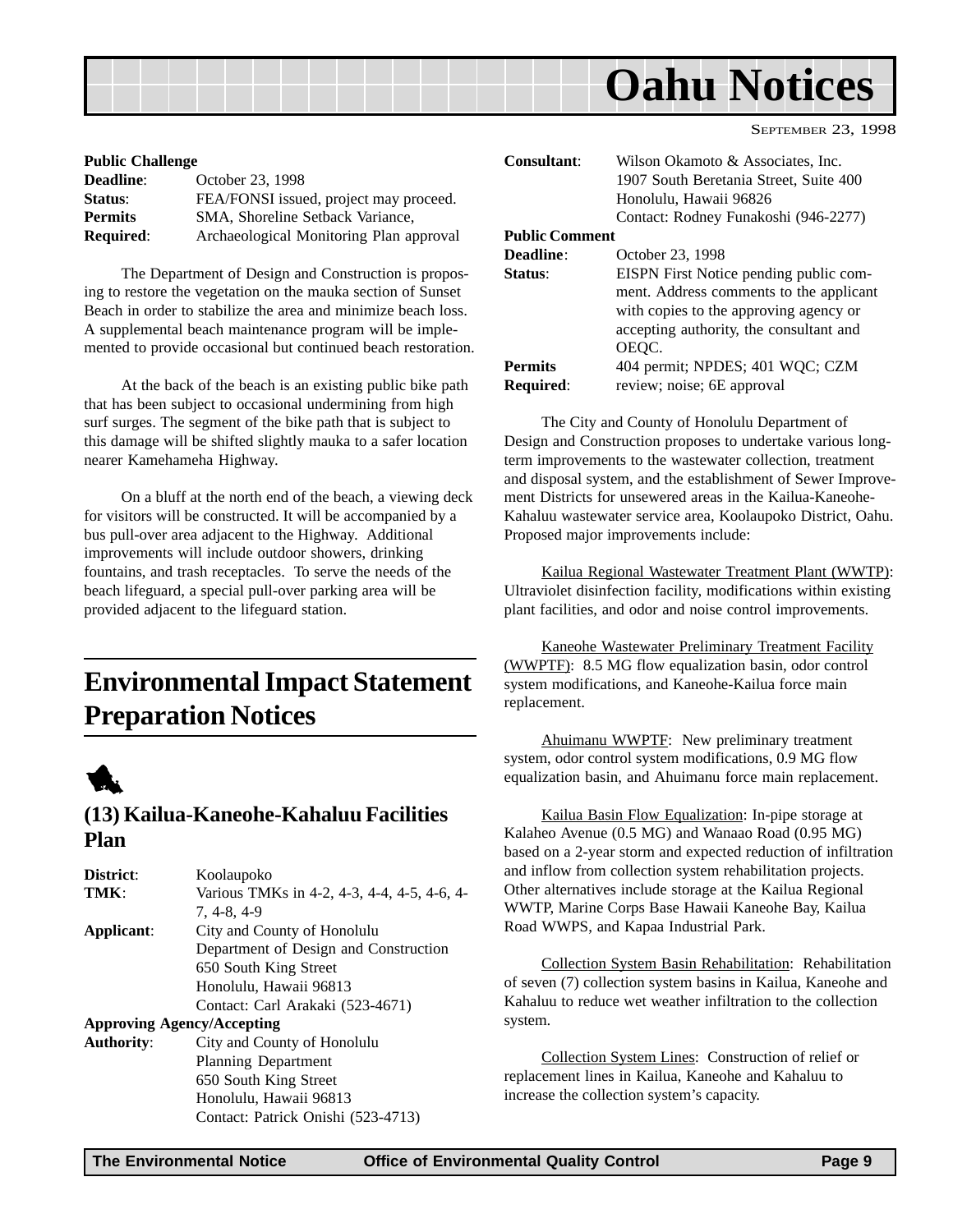<span id="page-9-0"></span>SEPTEMBER 23, 1998

Other Wastewater Pump Station Improvements: Modifications to 22 WWPSs and construction of four (4) new pump stations to service Sewer Improvement Districts in Malae and Kahaluu.

Sewer Improvement Districts: Implementation of nine (9) Sewer Improvement Districts serving 764 lots in the region.

Construction of the proposed wastewater facility improvements is anticipated to commence in 1999 with completion by year 2020. The total estimated capital cost for the wastewater facility improvements is approximately \$396 million.

## **Final Environmental Impact Statements**



## **(14) Honolulu Block J Redevelopment Project**

| District:         | Honolulu                                 |
|-------------------|------------------------------------------|
| TMK:              | $2-1-09:18$ and 27                       |
| Applicant:        | City and County of Honolulu              |
|                   | Department of Community Services         |
|                   | 715 South King Street, Suite 311         |
|                   | Honolulu, Hawaii 96813                   |
|                   | Contact: Keith Ishida (527-5092)         |
|                   | <b>Approving Agency/Accepting</b>        |
| <b>Authority:</b> | City and County of Honolulu              |
|                   | <b>Planning Department</b>               |
|                   | 650 South King Street                    |
|                   | Honolulu, Hawaii 96813                   |
|                   | Contact: Patrick Onishi (523-4713)       |
| Consultant:       | Wilson Okamoto & Associates, Inc.        |
|                   | 1907 South Beretania Street, Suite 400   |
|                   | Honolulu, Hawaii 96826                   |
|                   | Contact: Earl Matsukawa (946-2277)       |
| Status:           | Currently being reviewed by the Planning |
|                   | Department, City and County of Honolulu. |
| <b>Permits</b>    | Air emissions, NPDES, HRS-6E, ROW,       |
| Required:         | CUP-1, Special District design, grading, |
|                   | drainage, building, 201E-HRS exemptions  |

The City and County of Honolulu Department of Community Services (formerly Department of Housing and Community Development) proposes to lease City property for the development of a mixed-use affordable rental residential, retail and public parking complex in Downtown Honolulu. The project will be developed by Block J & Associates, LLC, a Hawaii limited liability company, whose manager is Coastal Rim Properties. The Block J Redevelopment Project is proposed for a portion of the block bounded by Beretania, Queen Emma, Kukui, and Fort Streets and bisected by Pali Highway. The portion of Pali Highway traversing the project site will remain open to through traffic. The site encompasses approximately 178,285 square feet of land, including an approximately 44,870-square foot portion of Pali Highway which traverses the project site.

The proposed project components will include two high-rise residential towers, two above-grade levels of retail space, three levels of underground parking, a reconstructed Kamalii Park, and a reconstructed portion of Pali Highway. The residential and retail components will be developed within the portion of the site bounded by Beretania, Queen Emma and Kukui Streets and Pali Highway. The three levels of underground parking will be developed beneath the entire project site.

Major elements of the redevelopment include:

- Approximately 913 affordable rental one- and twobedroom units located within two high-rise residential towers. The affordable rental units will be offered to households earning at or below 60 percent of the median income. Approximately 475 units located in one tower will be offered to senior households (age 62 or older). The remaining approximately 438 rental units located in the second tower will be offered to households of all ages. The two towers will be approximately 350 feet in height.

- Approximately 100,000 square feet of retail space within two above-grade levels.

- A total of approximately 1,896 on-site parking stalls. Except for approximately 20 parking stalls which will be located at ground level, the remaining stalls will be located within three underground levels. The parking stalls will be allocated among the senior and multi-family residential units, guests, retail, municipal, and public parking. In addition, approximately 10 loading stalls will be provided for building and service use.

- Approximately 25,500 square feet of ground level open space.

- Approximately 32,000 square feet of rooftop recreational deck over the retail space, and approximately 1,700 square feet of arcade area.

- Reconstruction of the existing Kamalii Park.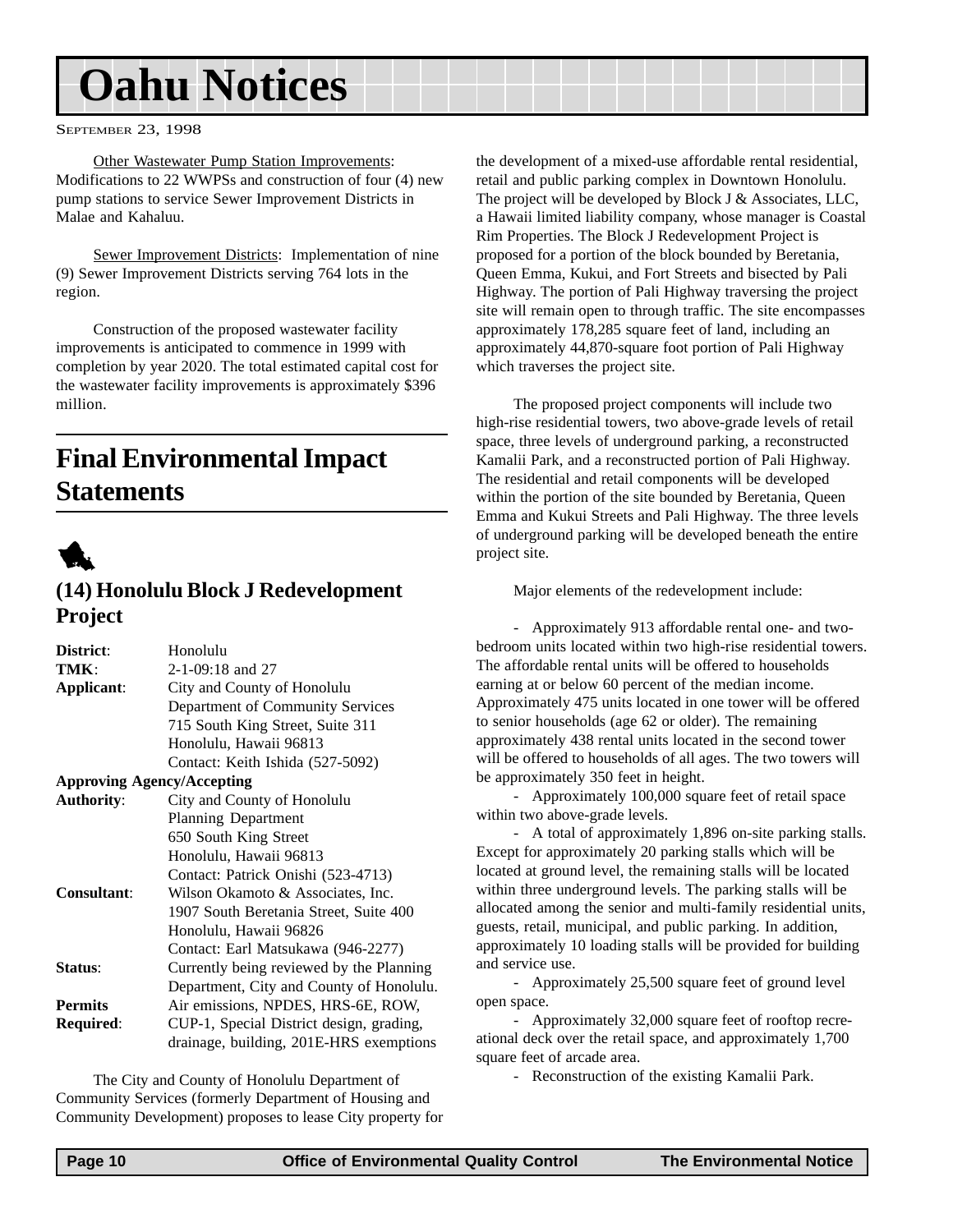SEPTEMBER 23, 1998

<span id="page-10-0"></span>The project will be developed within existing building height limits for the project area. This includes a 350-foot height limit which extends over the site, and a 40-foot height limit established by the Hawaii Capital Special District within an approximately 30-foot wide portion along Queen Emma Street.

Construction of the project is anticipated to commence by the beginning of 1999 with completion estimated by Fall 2001. Total development cost for the project, including construction cost, is estimated at \$154 million. Federal, State and City funds will be used to finance the project.

## **National Environmental Policy Act**

## 1

**(15) Public Hearing Notice for Developing Home Port Facilities for Three NIMITZ-Class Nuclear-Powered Aircraft Carriers in Support of the U.S. Pacific Fleet (Draft EIS)**

The Department of the Navy will be holding public hearings for the Draft Environmental Impact Statement (DEIS) for Developing Homeport Facilities for Three NIMITZ-Class Nuclear-Powered Aircraft Carriers in Support of the United States Pacific Fleet.

The public hearing concerning the DEIS will take place **Thursday, September 24, 1998 at 7:00 P.M. at Leeward Community College Theater, 96-045 Ala Ike St., Pearl City, Hawaii;**

The DEIS is available for public review at the

- Hawaii State Library, 478 S. King St., Honolulu, HI.
- Aiea Public Library, 99-143 Moanalua Rd., Aiea, HI.

- Pearl City Public Library, 1138 Waimano Home Road, Pearl City, HI.

- Ewa Beach Public and School Library, 91-950 North Road, Ewa Beach, HI.

Please send your comments to Mr. John Coon (Code 05AL.JC), Southwest Division, Naval Facilities Engineering Command, 1220 Pacific Highway, San Diego, California 92132, telephone 1-888-428-6440, fax (619) 532-4998 or email address at

CVN HOMEPORTING@efdswest.navfac.navy.mil. Written comments must be postmarked by Monday, October 12, 1998.



## **(16) Schofield Barracks Wastewater Treatment Plant Effluant Treatment and Disposal (Draft EIS & Public Hearing Notice)**

| District:                         | Honolulu                                   |
|-----------------------------------|--------------------------------------------|
| TMK:                              | $7 - 7 - 01 - 1$                           |
| Applicant:                        | Lt. Col. Wally Walters, District Commander |
|                                   | U.S. Army Corps of Engineers               |
|                                   | Honolulu Engineer District                 |
|                                   | Building 230                               |
|                                   | Fort Shafter, Hawaii 96858-5440            |
|                                   | Contact: Edward Yamada (438-5421)          |
| <b>Approving Agency/Accepting</b> |                                            |
| <b>Authority:</b>                 | U.S. Army Garrison, Hawaii                 |
|                                   | Schofield Barracks, Oahu                   |
|                                   | Contact: Alvin Char (656-2878 x 1062)      |
| <b>Public Comment</b>             |                                            |
| Deadline:                         | October 27, 1998                           |
|                                   |                                            |

This is a notification that a Draft Environmental Impact Statement (EIS) has been formulated based on available information. Copies of the document are available for viewing at the proposing agency.

The U.S. Army Garrison, Hawaii, Schofield Barracks, Hawaii, proposes to up-grade the Schofield Barracks Wastewater Treatment Plant (WWTP). Effluent treatment and disposal is addressed. Disposal alternatives are pipelines to the Honouliuli WWTP, Dole Foods land, Lake Wilson, and two Army golf courses under the various disposal alternatives.

A public hearing on the DEIS is scheduled as follows: **October 8, 1998, 7:00 - 9:00 pm Leilehua High School Cafetorium 1515 California Avenue Wahiawa, Hawaii 96786**

An agency informational hearing on the Draft EIS for federal, state, and city agencies is scheduled as follows:

October 7, 1998, 9:00 - 11:00 am Department of Health 5th Floor, Conference Room 919 Ala Moana Boulevard Honolulu, Hawaii 96814

Comments on the Draft EIS are welcomed and may be sent to the proposing agency.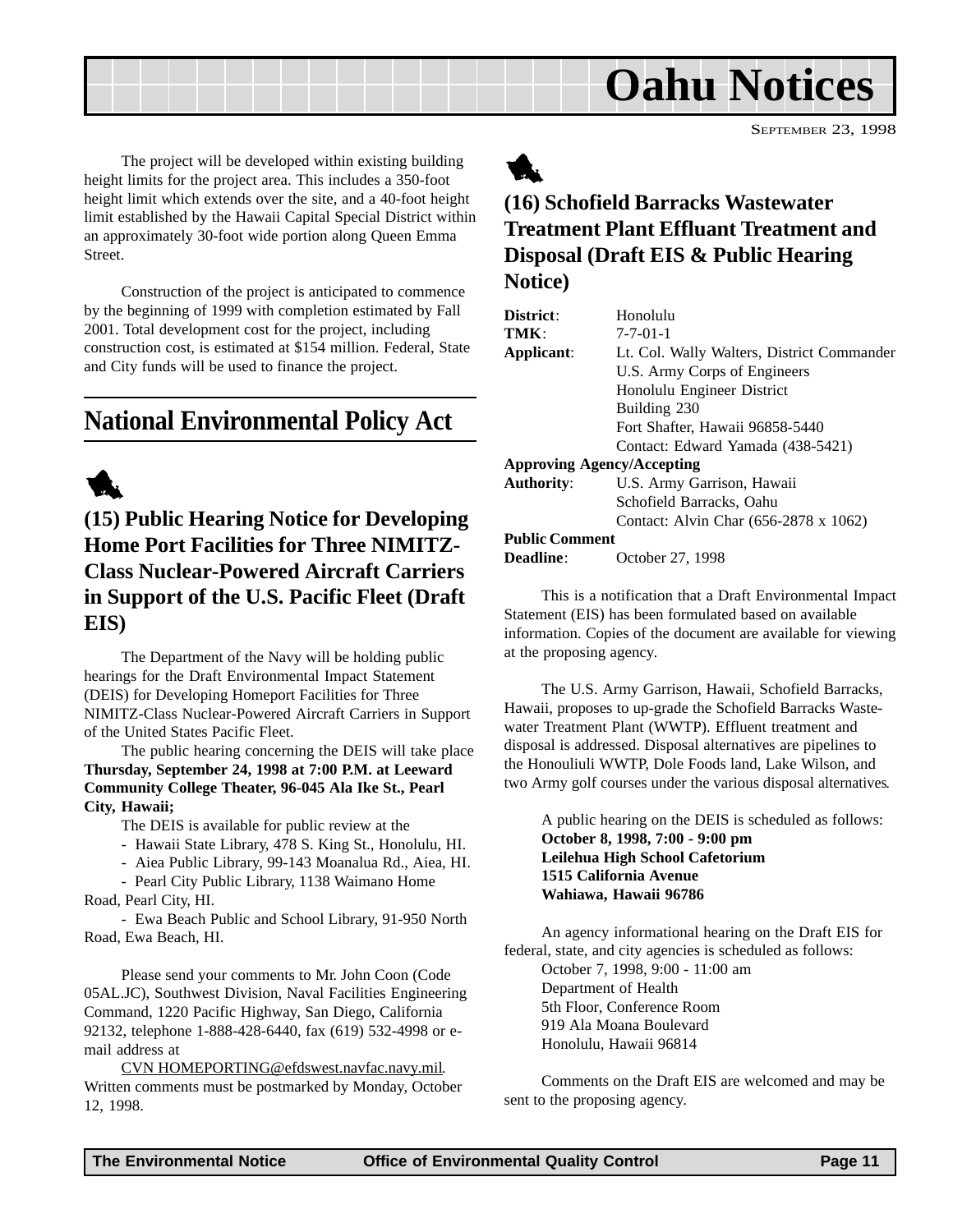<span id="page-11-0"></span>SEPTEMBER 23, 1998

## **Previously Published Projects**

### **Draft Environmental Assessments**

#### 1 **Kapolei High School**

**Applicant**: Housing and Community Development Corporation of Hawaii 677 Queen Street, Suite 300 Honolulu, Hawaii 96813 Contact: Sandy Pfund (587-0550)

#### **Approving Agency/Accepting**

**Authority**: Same as above.

**Public Comment Deadline**: October 8, 1998

| <b>Kawai Nui Education Center</b> |                                  |
|-----------------------------------|----------------------------------|
| Applicant:                        | Hawaii Audubon Society           |
|                                   | 850 Richards Street, Suite 505   |
|                                   | Honolulu, Hawaii 96813-4709      |
|                                   | Contact: Susan Miller (528-1432) |

#### **Approving Agency/Accepting**

**Authority**: Department of Land and Natural Resources 1151 Punchbowl Street Honolulu, Hawaii 96813 Contact: Cecil Santos (587-0433)

#### **Public Comment**

**Deadline**: October 8, 1998

#### **1. McDonald's Restaurant in Aiea (Special)**

#### **Management Area)**

| Applicant: | McDonald's of Hawaii                |
|------------|-------------------------------------|
|            | 711 Kapiolani Boulevard, Suite 1600 |
|            | Honolulu, Hawaii 96813              |
|            | Contact: Paul Nolan (591-2080)      |

#### **Approving Agency/Accepting**

**Authority**: City and County of Honolulu Department of Planning and Permitting 650 South King Street, 7th Floor Honolulu, Hawaii 96813 Contact: Ardis Shaw-Kim (527-5349) **Public Comment Deadline**: October 8, 1998

**Environmental Impact Statement**

#### **Preparation Notices**

1 **Diamond Head State Monument Master Plan Update**

| Applicant:            | Department of Land and Natural Resources    |
|-----------------------|---------------------------------------------|
|                       | 1151 Punchbowl Street, Room 221             |
|                       | Honolulu, Hawaii 96813                      |
|                       | Contact: Andrew Monden (587-0230)           |
|                       | <b>Approving Agency/Accepting</b>           |
| Authority:            | Governor, State of Hawaii                   |
|                       | c/o Office of Environmental Quality Control |
|                       | 235 South Beretania Street, Room 702        |
|                       | Honolulu, Hawaii 96813                      |
| <b>Public Comment</b> |                                             |
| <b>Deadline:</b>      | October 8, 1998                             |
|                       |                                             |

### **Final Environmental Impact Statements**

#### 1 **East Kapolei Master Plan Development Project**

| $\sim$ $\sim$ $\sim$ $\sim$ |                                             |
|-----------------------------|---------------------------------------------|
| Applicant:                  | Housing Finance and Development Corpo-      |
|                             | ration                                      |
|                             | 677 Oueen Street, Suite 300                 |
|                             | Honolulu, Hawaii 96813                      |
|                             | Contact: Roy Oshiro (587-0640)              |
|                             | <b>Approving Agency/Accepting</b>           |
| <b>Authority:</b>           | Governor, State of Hawaii                   |
|                             | c/o Office of Environmental Quality Control |
|                             | 235 South Beretania Street, Suite 702       |
|                             | Honolulu, Hawaii 96813                      |
| <b>Status:</b>              | FEIS Currently being reviewed by the        |
|                             | Office of Environmental Quality Control.    |
|                             |                                             |

## **FEIS Acceptance Notices**

### **Final Environmental Impact Statement**

#### 1 **Central Oahu Regional Park**

| Applicant:                        | City and County of Honolulu             |
|-----------------------------------|-----------------------------------------|
|                                   | Department of Design and Construction   |
|                                   | 650 South King Street, 2nd Floor        |
|                                   | Honolulu, Hawaii 96813                  |
|                                   | Contact: Warren Sato (527-6370)         |
| <b>Approving Agency/Accepting</b> |                                         |
| Authority:                        | City and County of Honolulu             |
|                                   | <b>Planning Department</b>              |
|                                   | 650 South King Street, 8th Floor        |
|                                   | Honolulu, Hawaii 96813                  |
|                                   | Contact: Eugene Takahashi (527-6022)    |
| Status:                           | Accepted by the City and County of      |
|                                   | Honolulu Planning Department on Septem- |
|                                   | ber 3, 1998.                            |
|                                   |                                         |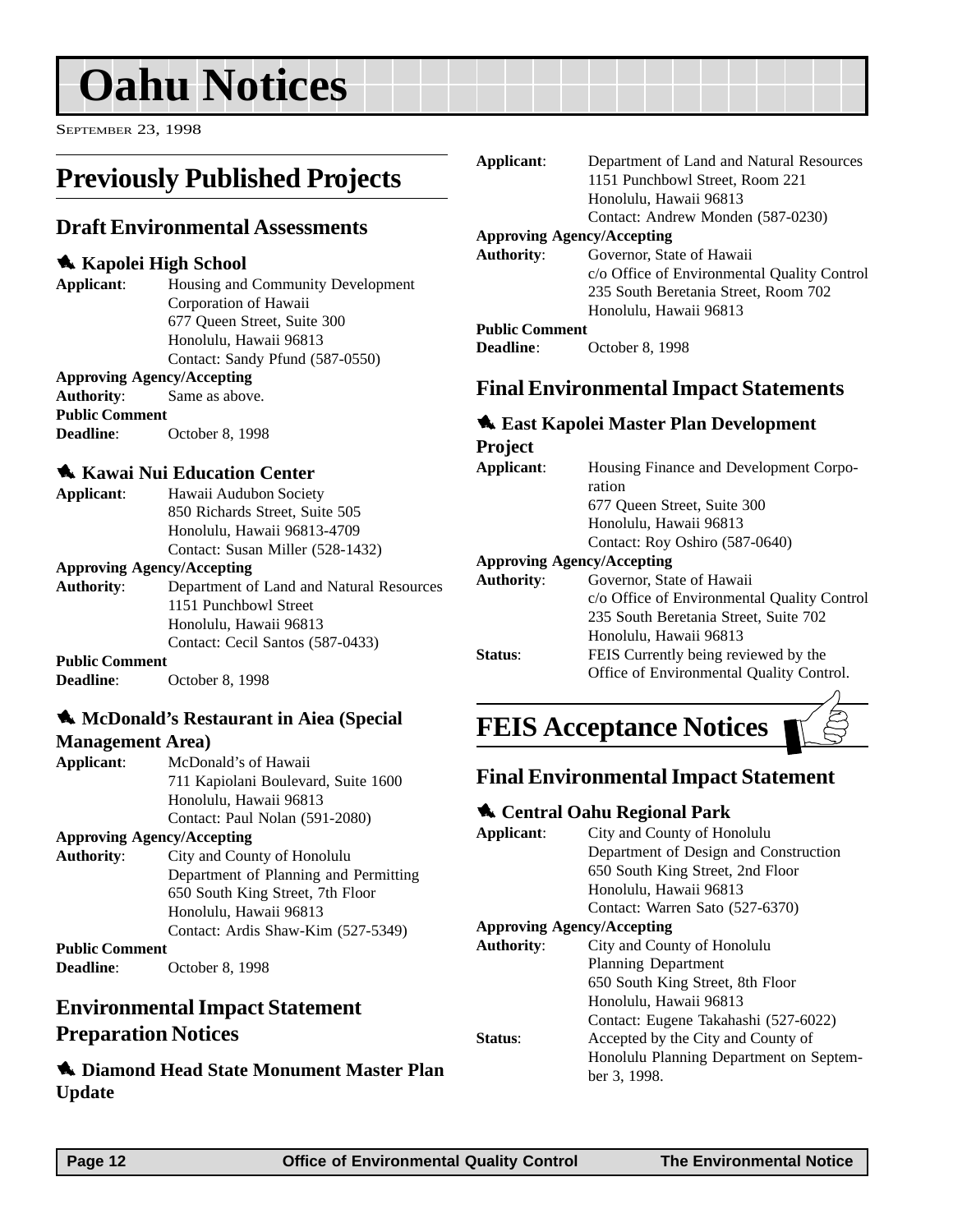## **Maui Notices**

SEPTEMBER 23, 1998

<span id="page-12-0"></span>

**Public Comment**

| <b>Deadline:</b> | October 23, 1998                            |
|------------------|---------------------------------------------|
| Status:          | DEA First Notice pending public comment.    |
|                  | Address comments to the applicant with      |
|                  | copies to the approving agency or accepting |
|                  | authority, the consultant and OEQC.         |
| <b>Permits</b>   | SMA use; shoreline setback variance;        |
| <b>Required:</b> | building, electrical, and plumbing          |

The Hyatt Regency Maui is proposing to construct a Spa and Fitness Facility on the grounds of the resort. The proposed improvements will consist of an approximately 9,000 square foot Spa and Fitness Facility that will be constructed on the site of an outdoor function area situated on the rooftop deck of an existing 10,000 square foot, one-story reinforced concrete structure which was constructed in 1991. In addition to including parking stalls, the first level of this structure contains storage areas, restrooms, and a beach activities center, as well as a snack shop and service bar. Access to the rooftop deck is provided by both an elevator and open stairs.

The interior design of the proposed facility will feature programmed functions and spaces for a weight room, a beauty salon, a co-ed waiting room, a retail area, a management

shower rooms. The exterior design of the proposed facility will feature a landscaped deck with an exposed aerobic workout area.

Construction of the project will commence upon the receipt of applicable regulatory approvals and permits. Cost estimates and an implementation time frame will be established in connection with the development of the project's plans and specifications.

An Environmental Assessment has been prepared since the proposed facility is located within the limits of the shoreline setback area.



## **(2) Iao Intermediate School Master Plan**

| District:  | Wailuku                                  |
|------------|------------------------------------------|
| TMK:       | $3-4-09:3.4$                             |
| Applicant: | Dept. of Accounting and General Services |
|            | Division of Public Works                 |
|            | P.O. Box 119                             |
|            | Honolulu, Hawaii 96810                   |
|            | Contact: Alan Yamanoha (586-0483)        |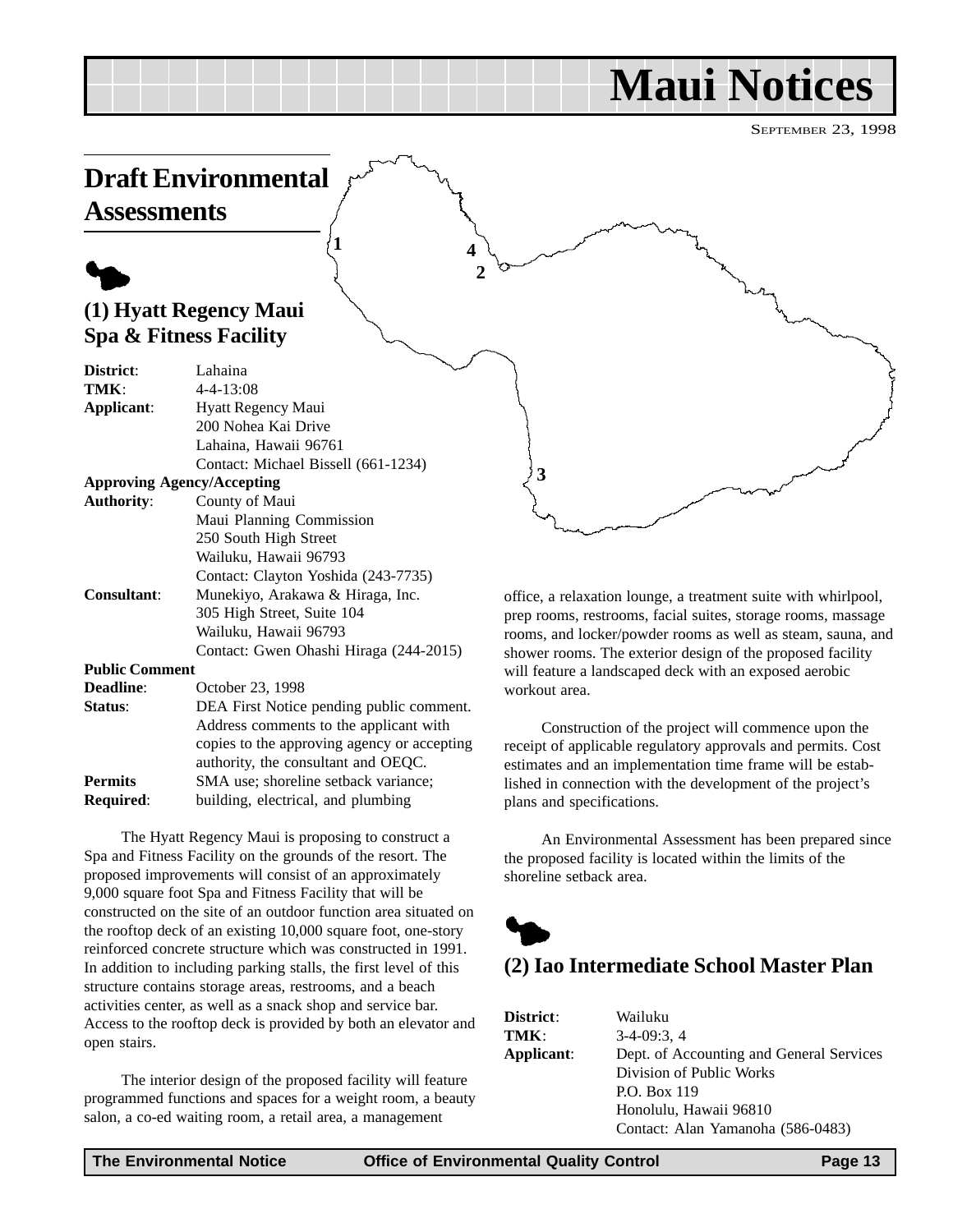## <span id="page-13-0"></span>**Maui Notices**

SEPTEMBER 23, 1998

#### **Approving Agency/Accepting**

| <b>Authority:</b>     | Same as above.                           |
|-----------------------|------------------------------------------|
| Consultant:           | Gerald Park Urban Planner                |
|                       | 1400 Rycroft Street, Suite 876           |
|                       | Honolulu, Hawaii 96814                   |
|                       | Contact: Gerald Park (942-7484)          |
| <b>Public Comment</b> |                                          |
| Deadline:             | October 23, 1998                         |
| Status:               | DEA First Notice pending public comment. |
|                       | Address comments to the applicant with   |
|                       | copies to the consultant and OEQC.       |
| <b>Permits</b>        | Noise, vector control, street closure,   |
| <b>Required:</b>      | grubbing/grading, demolition, BMP,       |
|                       | variance or waiver (yard encroachment)   |
|                       |                                          |

The Department of Accounting and General Services, State of Hawaii, is preparing a Master Plan for Iao Intermediate School located in the town of Wailuku, Maui. The purpose of the Master Plan is to guide the future development of Iao Intermediate School to the year 2010. Modifications to the physical plant are required to bring existing classrooms and facilities up to Department of Education standards and provide the facilities needed to accommodate a design enrollment of 1,087 students by the year 2010.

The Iao Intermediate School Master Plan recommends the demolition of several existing buildings, construction of new buildings, the rehabilitation and renovation of several aged buildings, and additions to existing buildings. The Master Plan also proposes modifications to vehicle circulation and parking, provision of new infrastructure, and ancillary improvements to the campus.

The Wailuku Armory, which was turned over to the DOE in 1998, is integrated into the Master Plan. The Armory has been determined to be a historic structure and will not be demolished. The exterior of the building (except for the rear of the structure) will be rehabilitated to its near original architectural character and detailing. A three-story addition will be constructed inside the Armory.

The cost of the project is estimated at \$10.7 million and will be funded by the State of Hawaii through the Department of Education's capital improvement program budget. A six phase construction schedule spanning 10-12 years is envisioned. The school will remain open and functionally operational during this period.

## **Final Environmental Assessments (FONSI)**



## **(3) Makena Resort Roadway & Utility Infrastructure Improvements**

| District:                                       | Makawao                                   |  |  |  |
|-------------------------------------------------|-------------------------------------------|--|--|--|
| TMK:                                            | 2-1-5:por. 108; 2-1-7:por. 94; 2-1-8:por- |  |  |  |
|                                                 | tions of 80, 90, 98, 99, 100, 106, 108    |  |  |  |
| Applicant:                                      | Makena Resort Corporation                 |  |  |  |
|                                                 | 5415 Makena Alanui                        |  |  |  |
|                                                 | Makena, Hawaii 96753                      |  |  |  |
|                                                 | Contact: Roy Figueiroa (879-4455)         |  |  |  |
| <b>Approving Agency/Accepting</b>               |                                           |  |  |  |
| <b>Authority:</b>                               | County of Maui, Department of Planning    |  |  |  |
|                                                 | 250 South High Street                     |  |  |  |
|                                                 | Wailuku, Hawaii 96793                     |  |  |  |
|                                                 | Contact: Clayton Yoshida (243-7735)       |  |  |  |
| Consultant:<br>Munekiyo, Arakawa & Hiraga, Inc. |                                           |  |  |  |
|                                                 | 305 High Street, Suite 104                |  |  |  |
|                                                 | Wailuku, Hawaii 96793                     |  |  |  |
|                                                 | Contact: Milton Arakawa (244-2015)        |  |  |  |
| <b>Public Challenge</b>                         |                                           |  |  |  |
| Deadline:                                       | October 23, 1998                          |  |  |  |
| Status:                                         | FEA/FONSI issued, project may proceed.    |  |  |  |
| <b>Permits</b>                                  |                                           |  |  |  |
| <b>Required:</b>                                | SMA                                       |  |  |  |

The applicant, Makena Resort Corp., proposes to construct roadway and utility infrastructure improvements in Makena, Maui, Hawaii. The proposed improvements are intended to service future development at the Makena Resort.

For the portion of Makena Alanui fronting the resort, pavement widening and construction of curbs, gutters and sidewalks on the makai side of the existing right-of-way are proposed. The curve on Makena Alanui at the northern end of the project will also be regraded to improve driving conditions. Pavement widening and construction of curbs, gutters and sidewalks within the existing right-of-way are also proposed on Honoiki Street. Road widening is proposed on Makena Keoneoio Road on the mauka side of the existing roadway. Improvements on Makena Keoneoio Road to the south of Honoiki Street include pavement widening, concrete curb and gutter, and 6-foot wide concrete sidewalk. Makena Keoneoio Road improvements to the north of Honoiki Street also include resurfacing of the existing pavement.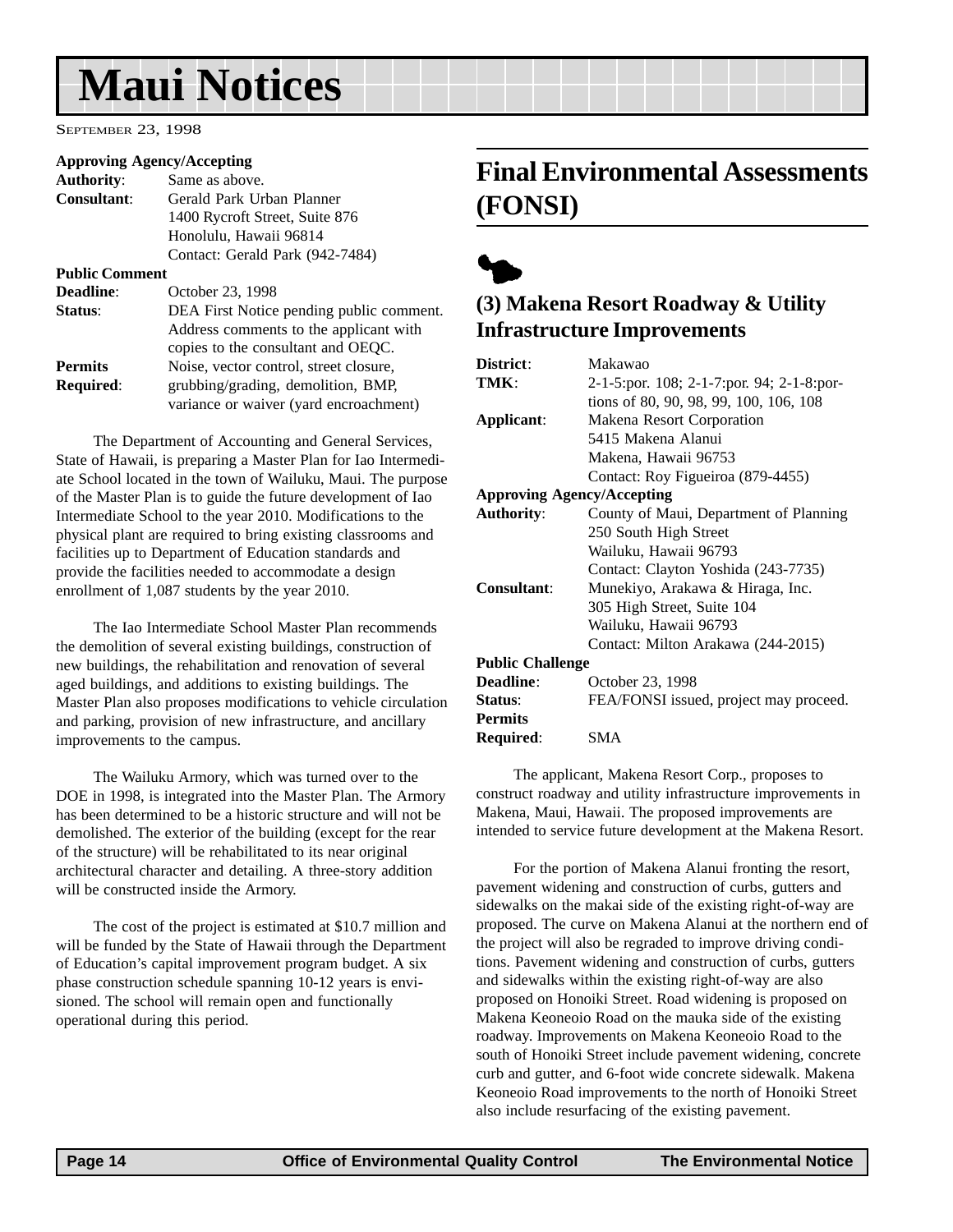<span id="page-14-0"></span>

SEPTEMBER 23, 1998

Although there are existing fire hydrants, additional hydrants are proposed to meet applicable County standards. New sewerlines are proposed to be installed in Makena Alanui, Honoiki Street and Makena Keoneoio Road. A new sewerline is also proposed connecting the existing golf club and tennis complex with the sewerline in Makena Alanui. Service driveways are proposed to extend from Makena Alanui to link with the new wastewater treatment facility.

A new drainage retention basin of approximately 13 acres is proposed adjacent to the new wastewater treatment facility. New catch basins are proposed to be installed within the proposed service driveways. Along Makena Keoneoio Road, two (2) 16 feet by 5 feet conspan culverts are proposed. Work for the culverts involve raising the road profile and construction of a retaining wall at the makai edge of the right of way.

The total cost of all improvements for the project is estimated to be \$4.95 million. Assuming all applicable permits are obtained, construction is projected to start in Fall 1998 and be completed by Fall 1999.



## **(4) Maui Cattlemen's Association Livestock Export/Staging & Import/ Quarantine Station**

| District:               | Wailuku                                      |  |  |
|-------------------------|----------------------------------------------|--|--|
| TMK:                    | 3-8-08:por. 01                               |  |  |
| Applicant:              | Department of Agriculture                    |  |  |
|                         | 1428 South King Street                       |  |  |
|                         | Honolulu, Hawaii 96814                       |  |  |
|                         | <b>Approving Agency/Accepting</b>            |  |  |
| <b>Authority:</b>       | Department of Land and Natural Resources     |  |  |
|                         | Land Division, Maui District                 |  |  |
|                         | 54 South High Street, Room 101               |  |  |
|                         | Wailuku, Hawaii 96793                        |  |  |
|                         | Contact: Philip Ohta (984-8100)              |  |  |
| <b>Consultant:</b>      | U.S. Department of Agriculture               |  |  |
|                         | <b>Natural Resource Conservation Service</b> |  |  |
|                         | 210 Imi Kala Street, Suite 209               |  |  |
|                         | Wailuku, Hawaii 96793                        |  |  |
|                         | Contact: Neil Fujiwara (244-3729)            |  |  |
| <b>Public Challenge</b> |                                              |  |  |
| <b>Deadline:</b>        | October 23, 1998                             |  |  |
| Status:                 | FEA/FONSI issued, project may proceed.       |  |  |

The subject facility will be used by the Maui Cattlemen's Association for a livestock export/staging and import/quarantine station. The facility will consist of holding areas for the livestock.

## **Previously Published Projects Pending Public Comments**

#### **Draft Environmental Assessments**

#### 3 **Kamehameha Iki Park Improvements**

| Hui O Wa'a Kaulua                       |  |  |  |
|-----------------------------------------|--|--|--|
| 525 Front Street                        |  |  |  |
| Lahaina, Hawaii 96761                   |  |  |  |
| Contact: Christine Moschetti (661-9290) |  |  |  |
| <b>Approving Agency/Accepting</b>       |  |  |  |
| County of Maui                          |  |  |  |
| Office of Economic Development          |  |  |  |
| 200 South High Street                   |  |  |  |
| Wailuku, Hawaii 96793                   |  |  |  |
| Contact: Robbie Guard (243-7710)        |  |  |  |
| <b>Public Comment</b>                   |  |  |  |
|                                         |  |  |  |

**Deadline**: October 8, 1998

#### **Rules to Allow Commercial Use of Public Trails**

Public hearings on DLNR's Trail Access Program Rules will be held at 7:00 p.m. at the following locations:

| October 15 | Honolulu, Oahu, DLNR Board Room<br>1151 Punchbowl Street, Rm. 132 |
|------------|-------------------------------------------------------------------|
| October 19 | Lihue, Kauai, State Office Bldg.                                  |
|            | 3060 Eiwa St. 2nd Floor, Rms. A, B & C                            |
| October 21 | Kahului, Maui, Waena Intermediate School                          |
|            | Auditorium. 795 Onehee Ave.                                       |
| October 22 | Lanai, Lanai High & Elementary School                             |
|            | Cafeteria, 555 Fraser Ave.                                        |
| October 23 | Molokai, Kaunakakai Elementary School                             |
|            | Cafeteria                                                         |
| October 26 | Capt. Cook, Hawaii, Yano Hall                                     |
| October 27 | Waimea, Hawaii, Waimea Civic Center                               |
|            | 67-5175 Kaumalu                                                   |
| October 28 | Hilo, Hawaii, State Building                                      |
|            | 75 Aupuni St., Conference Rms. A, B & C                           |
|            |                                                                   |

More information and copies of the proposed draft administrative rules are available at the Division of Forestry and Wildlife (DOFAW) Office on each island. The public may submit questions and testimony to Curt Cottrell, Na Ala Hele Program Manager, DOFAW, 1151 Punchbowl Street, Room 224, Honolulu, 96813. Written testimony will be accepted through the close of business (4:30 p.m.) on November 30, 1998. After the conclusion of the formal public hearing, DOFAW staff will be available to answer questions relating to the Na Ala Hele Commercial Trail Tour Activity Permits.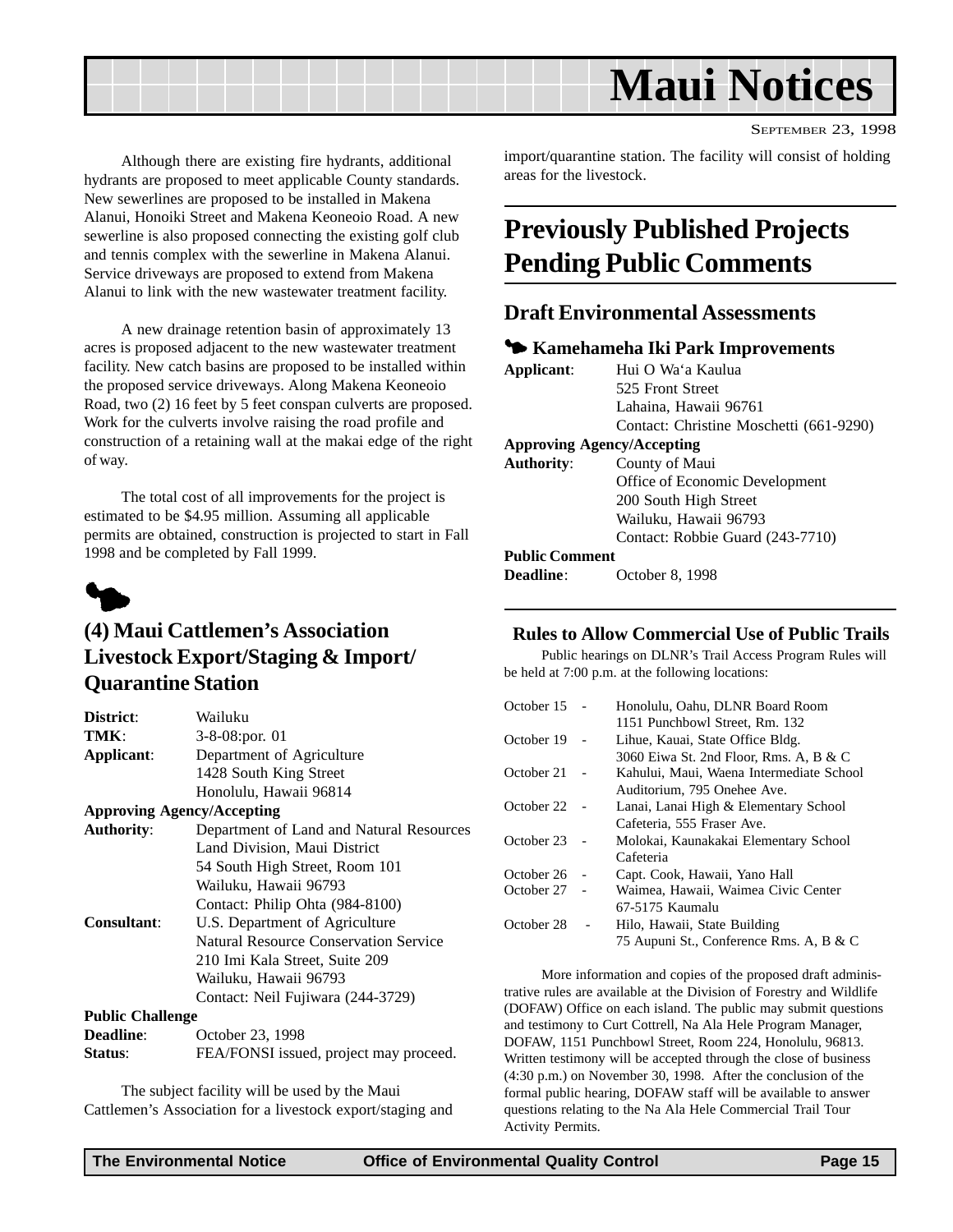## <span id="page-15-0"></span>**Molokai Notices Kauai Notices**

SEPTEMBER 23, 1998



## **Final EAs/FONSIs**

## 2 **(1) Kualapuu Community Center**

| District:               | Molokai                                |  |
|-------------------------|----------------------------------------|--|
| TMK:                    | 5-2-28:98                              |  |
| Applicant:              | County of Maui                         |  |
|                         | Department of Parks and Recreation     |  |
|                         | 1580-C Kaahumanu Avenue                |  |
|                         | Wailuku, Hawaii 96793                  |  |
|                         | Contact: Patrick Matsui (243-7931)     |  |
| Accepting               |                                        |  |
| <b>Authority:</b>       | Same as above.                         |  |
| Consultant:             | David Curtis, Architect (558-8284)     |  |
|                         | P.O. Box 1829                          |  |
|                         | Kaunakakai, Hawaii 96748               |  |
| <b>Public Challenge</b> |                                        |  |
| Deadline:               | October 23, 1998                       |  |
| <b>Status:</b>          | FEA/FONSI issued, project may proceed. |  |
| <b>Permits</b>          |                                        |  |
| <b>Required:</b>        |                                        |  |
|                         |                                        |  |

The improvements to a 6.773 acre parcel in Kualapuu, Molokai will serve the entire area of Kualapuu, Kalae and Hoolehua and will include a new concrete block building with a 30 ft. x 50 ft. multipurpose room, kitchen, toilets, janitor and storage rooms as well as new landscaping and irrigation for the existing ballpark and new paved parking for an additional 53 cars. These additions will supplement an existing restroom building, a paved basketball court and paved parking for 52 cars. The new building will replace a similar community center built in 1936 but demolished several years ago due to advanced deterioration of the structure. The new building will provide facilities for meetings, lectures, classes, and community gatherings. Additionally, it is intended to provide for emergency shelter in case of a natural disaster. The design meets all federal requirements for access for the handicapped. The project began construction a year ago.

## **Draft Environmental Assessments**

## $\bullet$ **(1) Yellin Residence**

|                   | District:             | Hanalei                                          |  |  |
|-------------------|-----------------------|--------------------------------------------------|--|--|
|                   | TMK:                  | $5 - 9 - 02:50$                                  |  |  |
|                   | Applicant:            | Jackie Yellin                                    |  |  |
|                   |                       | c/o Michael Belles, Esq.                         |  |  |
|                   |                       | Belles Graham Proudfoot & Wilson                 |  |  |
|                   |                       | 4334 Rice Street, Suite 202                      |  |  |
|                   |                       | Lihue, Hawaii 96766                              |  |  |
|                   |                       | Contact: Michael Belles (245-4705)               |  |  |
|                   |                       | <b>Approving Agency/Accepting</b>                |  |  |
| <b>Authority:</b> |                       | Department of Land and Natural Resources         |  |  |
|                   |                       | Land Division                                    |  |  |
|                   |                       | 1151 Punchbowl Street, Room 220                  |  |  |
|                   |                       | Honolulu, Hawaii 96813                           |  |  |
|                   |                       | Contact: Tom Eisen (587-0386)                    |  |  |
|                   | <b>Public Comment</b> |                                                  |  |  |
|                   | Deadline:             | October 23, 1998                                 |  |  |
|                   | Status:               | DEA First Notice pending public comment. Send    |  |  |
|                   |                       | comments to the applicant, copies to the approv- |  |  |
|                   |                       | ing agency or accepting authority and OEQC.      |  |  |
|                   | <b>Permits</b>        |                                                  |  |  |
|                   | Required:             | Building, grading, CDU                           |  |  |
|                   |                       |                                                  |  |  |

**1**

The applicant proposes to construct a single-family residence not to exceed five thousand (5,000) square feet in size on a parcel containing approximately forty-three thousand five hundred ninetyeight (43,598) square feet located at Haena, Kauai, Hawaii. The applicant has applied for a Conservation District Use Permit pursuant to Hawaii Administrative Rules, Title 13, DLNR, Sections 13-5-23(c) (D-1), 13-5-34, and 13-5-41.

|                   | <b>FEIS Acceptance Notices</b>           |
|-------------------|------------------------------------------|
|                   | ● Kukui'ula Bay Resort                   |
| Applicant:        | Kukui'ula Development Company, Inc.      |
|                   | 822 Bishop Street                        |
|                   | P.O. Box 3440                            |
|                   | Honolulu, Hawaii 96801                   |
|                   | Contact: William H. Campbell (525-6611)  |
|                   | <b>Approving Agency/Accepting</b>        |
| <b>Authority:</b> | County of Kauai Planning Department      |
|                   | 4444 Rice Street, Suite 473              |
|                   | Lihue, Kauai, Hawaii 96766               |
|                   | Contact: Dee M. Crowell (241-6677)       |
| Status:           | Accepted by the County of Kauai Planning |
|                   | Department on September 4, 1998.         |

 **Page 16 Control Control Control Control Control Control Control Control Control Control Page 16 Control Page 16 Control Control Control Control Control Control Control Control Control Control Control Control Control Cont**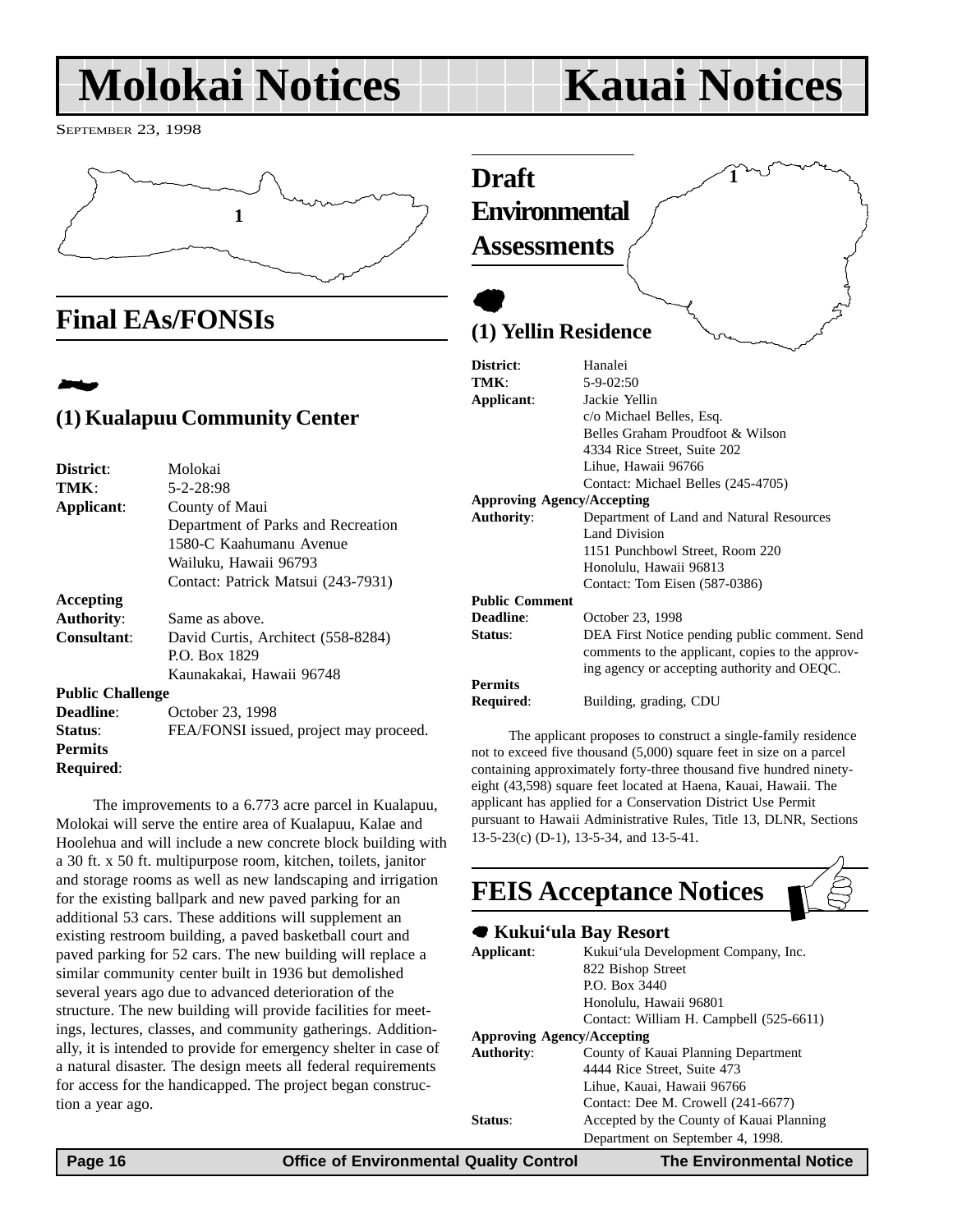## **Hawaii Notices**

SEPTEMBER 23, 1998

## <span id="page-16-0"></span>**Draft Environmental Assessments**

## $\blacktriangleright$

## **(1) Komohana Street/Alenaio Stream Improvements**

| District:             | Hilo                                     |  |  |  |
|-----------------------|------------------------------------------|--|--|--|
| TMK:                  | 2-3-37:06, 2-3-44:09, 2-3-48:17-20, 2-3- |  |  |  |
|                       | 50:12, 14, 15                            |  |  |  |
| Applicant:            | County of Hawaii                         |  |  |  |
|                       | Department of Public Works               |  |  |  |
|                       | 25 Aupuni Street                         |  |  |  |
|                       | Hilo, Hawaii 96720                       |  |  |  |
|                       | Contact: Paul Nash (961-8321)            |  |  |  |
|                       | <b>Approving Agency/Accepting</b>        |  |  |  |
| <b>Authority:</b>     | Same as above.                           |  |  |  |
| <b>Consultant:</b>    | M&E Pacific, Inc.                        |  |  |  |
| 1001 Bishop Street    |                                          |  |  |  |
|                       | Suite 500, Pauahi Tower                  |  |  |  |
|                       | Honolulu, Hawaii 96813                   |  |  |  |
|                       | Contact: Jenny Li (521-3051)             |  |  |  |
| <b>Public Comment</b> |                                          |  |  |  |
| Deadline:             | October 23, 1998                         |  |  |  |
| Status:               | DEA First Notice pending public comment. |  |  |  |
|                       | Address comments to the applicant with   |  |  |  |
|                       | copies to the consultant and OEQC.       |  |  |  |
| <b>Permits</b>        |                                          |  |  |  |

**Required**: FEMA, Army Sec. 404 of Clean Water Act

Department of Public Works (DPW), County of Hawaii, is planning to conduct a bridge replacement project at and in the vicinity of the crossing between Alenaio Stream and Komohana Street, Hilo, island of Hawaii. The project mainly consists of replacing existing culvert with a new wider bridge, improving a portion of the natural channel, and extending a floodwall. The project main purpose is to provide a crossing with adequate hydraulic capacity to reduce roadway damage and overtopping during heavy rains. It is also intended to reduce downstream flooding and erosion hazard at Komohana Street and its adjacent properties. The project will use Federal funds.

This environmental assessment (EA) found that the proposed project will have no significant effect on any endangered or threatened species, and on other biological resources. Two historic sites are located in the vicinity of the



project site. The project will not have un-mitigated significant adverse environmental impacts. It will benefit the local community and is in response to the County's development plan.

## **Final Environmental Assessments/Findings of No Significant Impacts (FONSI)**

 $\blacktriangleright$ **(2) Hookena Beach Park Improvement Project**

| <b>District</b> : | South Kona                         |
|-------------------|------------------------------------|
| TMK:              | $8-6-13:20-25$ & 47                |
| Applicant:        | County of Hawaii                   |
|                   | Department of Parks and Recreation |
|                   | 25 Aupuni Street, Room 210         |
|                   | Hilo, Hawaii 96720                 |
|                   | Contact: Glenn Miyao (961-8311)    |
|                   | Approving Agency/Accepting         |
| Authority:        | Same as above.                     |
|                   |                                    |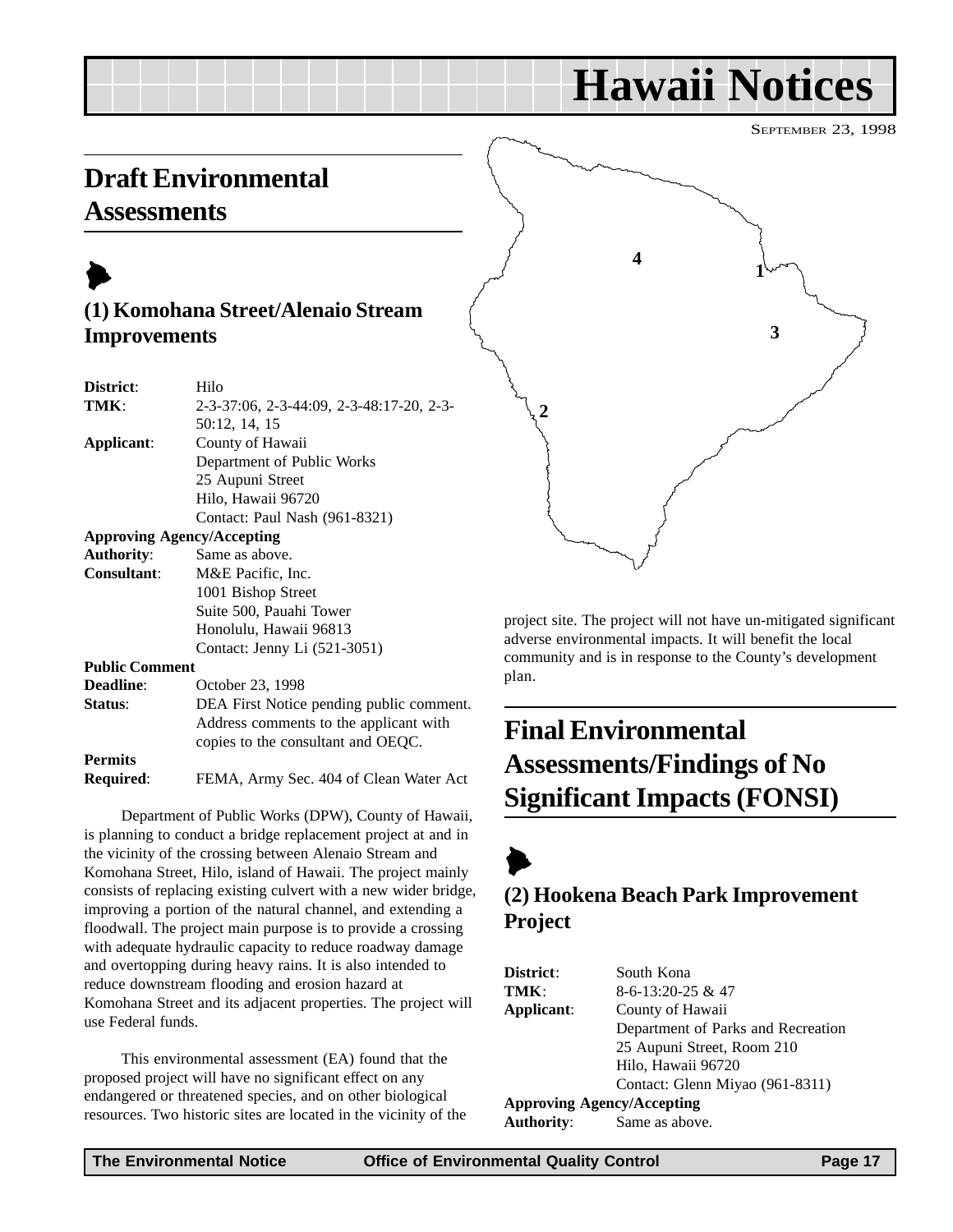## <span id="page-17-0"></span>**Hawaii Notices**

SEPTEMBER 23, 1998

| <b>Consultant:</b>      | Brian Nishimura (935-7692)             |
|-------------------------|----------------------------------------|
|                         | 101 Aupuni Street, #217                |
|                         | Hilo, Hawaii 96720                     |
| <b>Public Challenge</b> |                                        |
| <b>Deadline:</b>        | October 23, 1998                       |
| Status:                 | FEA/FONSI issued, project may proceed. |
| <b>Permits</b>          |                                        |
| <b>Required:</b>        | CDUP, SMA                              |
|                         |                                        |

The Department of Parks and Recreation (P&R), County of Hawaii, is proposing to construct a new restroom facility and related improvements at the Hookena Beach Park situated at Kauhako, South Kona, Hawaii. Other improvements will include construction of accessible pathways, selective clearing of the property for park use and conversion of the existing restroom facility to a pavilion.

The new restroom facility will have 2 waterclosets and 1 lavatory for women and 1 watercloset, 1 urinal and 1 lavatory for men. The building will have CMU walls with corrugated metal roofing over light gauge steel framing and will be constructed to meet Americans with Disabilities Act Accessibility Guidelines (ADAAG). The new restroom facility will have an area of approximately 550 square feet and will include a small storage room. Two (2) outside shower heads will be provided along the southern wall of the restroom facility.

The septic system will consist of 1 concrete circular septic tank, 26 lineal feet of 6 inch P.V.C. sewerline and a leaching bed with an area of approximately 1,700 square feet. The septic tank will have a diameter of 6 feet, depth of 6 feet and a capacity of 1,042 gallons. The leaching bed will be excavated to a depth of approximately 6 feet and will contain a 3 foot bottom layer of 1 inch minus cinder, a 1 foot layer of 1/2 inch to 3/4 inch drain rock and 2 feet of planter material topped with grass upon completion.

The proposed project has an estimated cost of \$350,000 and will be completed within 1 year from the date of receiving all necessary permit approvals.

## $\blacktriangleright$ **(3) Olaa Station No. 5 to Station No. 6 Water System Improvements**

**District**: Puna **TMK**: 1-7-13:66

| Applicant:              | County of Hawaii                        |
|-------------------------|-----------------------------------------|
|                         | Department of Water Supply              |
|                         | 25 Aupuni Street                        |
|                         | Hilo, Hawaii 96720                      |
|                         | Contact: Kurt Inaba (961-8660)          |
|                         | <b>Approving Agency/Accepting</b>       |
| <b>Authority:</b>       | Same as above.                          |
| Consultant:             | Gerald Park Urban Planner               |
|                         | 1400 Rycroft Street, Suite 876          |
|                         | Honolulu, Hawaii 96814                  |
|                         | Contact: Gerald Park (942-7484)         |
| <b>Public Challenge</b> |                                         |
| Deadline:               | October 23, 1998                        |
| Status:                 | FEA/FONSI issued, project may proceed.  |
| <b>Permits</b>          | Building, grading, BMPs, noise,         |
| <b>Required:</b>        | NPDES, construction within county/state |
|                         | highways                                |

The Department of Water Supply, County of Hawaii, proposes to upgrade a section of the Mountain View water system. The proposed project will improve the pumping and storage capacity of the Olaa Station No. 5. Customers serviced by the Olaa Station No. 5 and Olaa Station No. 6 system periodically experience insufficient water volume and pressures during the dry months of the year and during periods of drought-like conditions.

A new 300,000 gallon water storage reservoir and pumping facilities will be constructed at Olaa Station No. 5 and new waterlines installed along Volcano Road (also known as the Hawaii Belt Road or Highway 11).

A new high pressure 12-inch water line will be installed along Volcano Road and Old Volcano Road between Olaa Station No. 5 on the east and Olaa Station No. 6 on the west, a distance of about 7,100 feet. Approximately 3,520 LF of high pressure 6-inch ductile iron waterline will be installed in roughly the same trench and alignment as the 12-inch line between Enos Road and North Kulani Road. Both water lines will be placed in the right-of-way of Volcano Road and Old Volcano Road.

A high pressure 6-inch water line will be installed from Olaa Station No. 5 to the entry road to the Hawaii-Iki Subdivision about 950 feet to the east of the station. And beginning at Old Volcano Road, approximately 1,150 LF of 6-inch water line will be installed in a 15-foot wide easement along an unnamed private road that runs in a north-south direction. Customer hookups to the existing waterlines along the waterline alignment will be disconnected and connected to the new lines by the Department of Water Supply at no cost to the customer.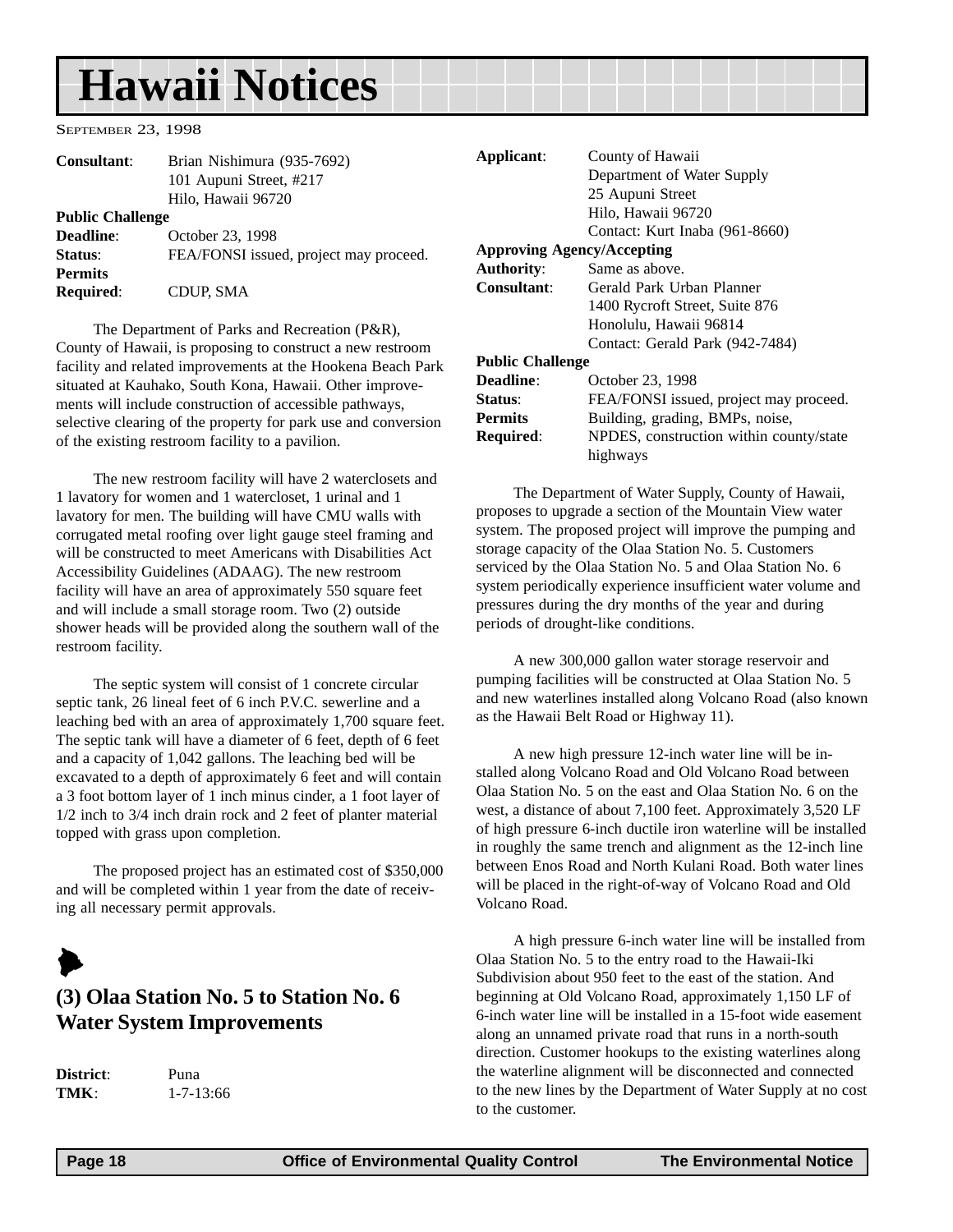<span id="page-18-0"></span>

SEPTEMBER 23, 1998

The cost of the project is estimated at \$ 1.5 million and will be funded by the County of Hawaii and the Federal Emergency Management Agency. Construction is projected to commence in early 1999 and should be completed within one year.

## **National Environmental Policy Act**

## $\blacktriangleright$

## **(4) Temporary Optical Test Sites for the W.M. Keck Observatory Twin Keck Telescope Interferometer (FONSI)**

Pursuant to the National Environmental Policy Act of 1969, as amended (NEPA) (42 U.S.C. 4321 et seq.), the Council on Environmental Quality Regulations for Implementing the Procedural Provisions of NEPA (40 CFR Parts 1500-1508), and NASA's Procedures for implementing NEPA (14 CFR Subpart 1216.3), NASA has made a Finding of No Significant Impact (FONSI) with respect to installation of two temporary optical test sites at the W.M. Keck Observatory (WMKO), Mauna Kea, Hawaii. The proposed sites will be used during the testing phase of the Keck Interferometer Project. They will be used to collect the starlight needed to integrate and test the instrumentation that will combine the light from the Keck I and Keck II 10-meter telescopes. Use of the temporary sites will allow most of the test and development work to be done efficiently without disturbing the important on-going research activities on the Keck telescopes.

The draft Environmental Assessment, Temporary Optical Test Sites for the W.M. Keck Observatory Twin Keck Telescope interferometer, was advertised in Hawaii papers, distributed to interested parties, and made available in libraries there. Thirty days were allowed for comments and the one comment received is now part of the final Environmental Assessment.

For further information contact Richard J. Howard, Origins Program Executive Office of Space Science, National Aeronautics and Space Administration, 300 E Street, S.W, Washington D.C. 20546-0001, Telephone: 202-358-0898, Fax 202-358-3096.

## **Previously Published Projects Pending Public Comments**

### **Final Environmental Impact Statements**

#### 6 **Kealakehe Parkway From Mamalahoa Highway to Queen Kaahumanu Highway Applicant**: Department of Transportation Highways Division 600 Kapiolani Boulevard, Suite 304 Honolulu, Hawaii 96813 Contact: Ronald Tsuzuki (587-1830) **Approving Agency/Accepting Authority**: Governor, State of Hawaii c/o Office of Environmental Quality Control 235 South Beretania Street, Suite 702 Honolulu, Hawaii 96813 **Status:** FEIS is currently being reviewed by the Office of Environmental Quality Control.

#### **Hawaii's Source Water Assessment Program (HISWAP) Schedule of Public Meetings, September-October, 1998**

Local advisory committees are being formed on each island in the State to provide community input on the Hawaii Source Water Assessment Program (HISWAP) program plan and assist in state assessment activities that will be occurring on each island. The first set of informational meetings that will describe the program and provide opportunity for public input have been scheduled on every island. Two sessions will be held on each island according to the following schedule:

**Oahu:** Thursday, September 17, State Capitol Senate Conf. Rm 212, 415 South Beretania Street, Honolulu, 2-4 pm; Dept. of Health, 5th Floor, 919 Ala Moana Blvd, Honolulu, 7-9 pm

**Maui:** Tuesday, September 22, Maui County Personnel Conf. Rm., 250 South High Street, Wailuku, 2-4 pm, Walter J. Cameron Center, 95 Mahalani Street, Wailuku, 6:30-8:30 pm

**Lanai:** Wednesday, September 23, Lanai Public Library, Fraser Avenue, 2:30-4:30 pm and 7-9 pm

**Molokai:** Thursday, September 24, Mitchell Pauoe, Center Hall, 90 Ainoa Street, Kaunakakai, 2-4 pm and 7-9 pm

**Kauai:** Monday, September 28, State Office Building Conf Rm, 3080 Eiwa Street, Lihue, 2-4 pm and 7-9 pm

**West Hawaii:** Wednesday, September 30, Old Kona Airport Park Pavilion, Kailua-Kona, 2-4 pm and 7-9 pm

**East Hawaii:** Thursday, October 1, State Office Building Conf Rm, 76 Aupuni Street, Hilo, 2-4 pm and 7-9 pm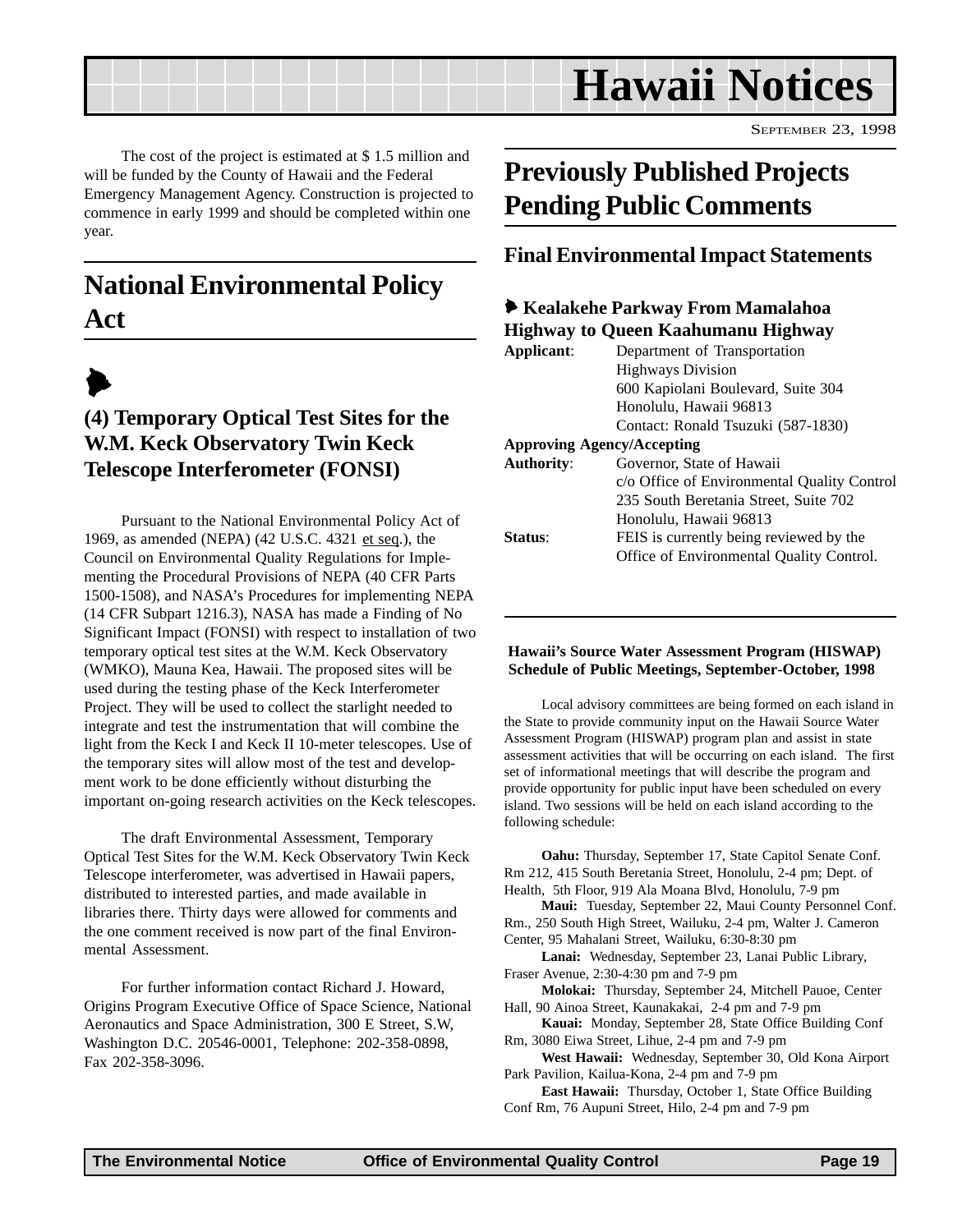## **Shoreline Notices**

SEPTEMBER 23, 1998

### **Shoreline Certification Applications**

Pursuant to § 13 -222-12, HAR the following shoreline certification applications are available for inspection at the DLNR District Land Offices on Kauai, Hawaii and Maui and at Room 220, 1151 Punchbowl St., Honolulu, Oahu (Tel: 587-0414). All comments shall be submitted in writing to the State Land Surveyor, 1151 Punchbowl Street, Room 210, Honolulu, HI 96813 and postmarked no later than fifteen (15) calendar days from the date of the public notice of the application.

| Case<br>$NQ$ . | Date<br>Received | Location                                                                                                                                                  | Applicant                                                                           | Tax Map<br>Key            |
|----------------|------------------|-----------------------------------------------------------------------------------------------------------------------------------------------------------|-------------------------------------------------------------------------------------|---------------------------|
| $OA-675$       | 09/03/98         | Lot 24, Map 8 of Ld Ct App 446,<br>Kaalaea, Koolaupoko, Oahu (47-710<br>Kamehameha Highway)                                                               | Hawaii Land Consultants<br>for<br>Donald Caindec                                    | $4 - 7 - 17:11$           |
| $0A-676$       | 09/01/98         | Lots 1 & 2, Portlock Road<br>Subdivision No. 2, File Plan<br>2193, Maunalua, Honolulu, Oahu<br>(565 Portlock Road)                                        | Sam O. Hirota, Inc. for<br>Evershine VIII L.P.                                      | $3 - 9 - 26:44$<br>$\&45$ |
| $HA - 0.02$    | 08/26/98         | Lot 5-B and Lot 6, North Kahaluu<br>Beach Subdivision Por of RP 6856,<br>LCAw 7713, Ap 6 to Kamamalu,<br>Kahaluu, N. Kona, Hawaii (78-6616<br>Alii Drive) | Wes Thomas Associates for<br>Dr. Elizabeth Marshall                                 | $7 - 8 - 14:50$           |
| $MA-017$       | 09/02/98         | Being a Por of RP 8213, LCAw 6715<br>to Hoomanawanui, Keahou,<br>Honuaula, Makawao (Wailea,<br>Kihei), Maui (Makena Road,<br>Wailea, Maui)                | Warren S. Unemori<br>Engineering, Inc. for<br>American Fidelity Property<br>Company | $2 - 1 - 12:15$           |

### **Shoreline Certifications and Rejections**

Pursuant to §13-222-26, HAR the following shorelines have been certified or rejected by the DLNR. A person may appeal a certification or rejection to the BLNR, 1151 Punchbowl Street, Room 220, Honolulu, M 96813, by requesting in writing a contested case hearing no later than twenty (20) calendar days from the date of public notice of certification or rejection.

| Case<br>$NQ$ . | Date<br>Cert/Rej      | Location                                                                                                                                      | Applicant                                                                                         | Tax Map<br>Key                                         |
|----------------|-----------------------|-----------------------------------------------------------------------------------------------------------------------------------------------|---------------------------------------------------------------------------------------------------|--------------------------------------------------------|
| $0A - 683$     | Certified<br>09/11/98 | Lot 1051, Ld Ct App. 677 as<br>shown on Map 253, Kaneohe,<br>Koolaupoko, Oahu (574 Kaimalino<br>Street)                                       | Wes Tengan for Edward &<br>Nancy Hayes                                                            | $4 - 4 - 39 : 13$                                      |
| $0A - 685$     | Certified<br>09/11/98 | Lots 119, 53, 54, & 55 of File<br>Plan 863, Kamananui, Waialua,<br>Oahu (68-197 & 68-205 Au Street)                                           | Towill, Shiqeoka &<br>Associates, Inc. for City<br>and County/Department of<br>Parks & Recreation | $6 - 8 - 11:37$<br>& 38 and<br>$6 - 8 - 12:53$<br>& 54 |
| $OA - 686$     | Certified<br>09/11/98 | Lot 2-E, Ld Ct App 242 as shown<br>on Map 204, Puuloa, Ewa, Oahu<br>(91-857 Pohakupuna Road)                                                  | GY & Company for Herita<br>Yulo                                                                   | $9 - 1 - 25:69$                                        |
| $0A-619$       | Certified<br>09/11/98 | Beach Reserve, Maunalua,<br>Honolulu, Oahu (not available,<br>Honolulu, Oahu)                                                                 | ParEn, Inc. dba Park<br>Engineering for Bernice<br>Pauahi Bishop Estate                           | $3 - 9 -$<br>$02:Por$ 29                               |
| $HA-195$       | Certified<br>09/11/98 | Lot 6 of Puako Beach Lots (HTS<br>Plant 414-A) Lalamilo, S.<br>Kohala, Hawaii (69-1960 Puako<br>Beach Drive)                                  | Wes Thomas Associates for<br>Allen Wachi                                                          | $6 - 9 - 06 : 06$                                      |
| $MA - 1.57$    | Withdrawn<br>08/31/98 | Lot 3 of the One Loa Subdivision<br>(Unrecorded Map) Being a Por of<br>Grant 1498, Ap 2 to Manu,<br>Mooloa, Honuaula, Maui (0 Makena<br>Road) | Akamai Land Surveying for<br>South Maui Residence, Inc.                                           | $2 - 1 -$<br>06:103                                    |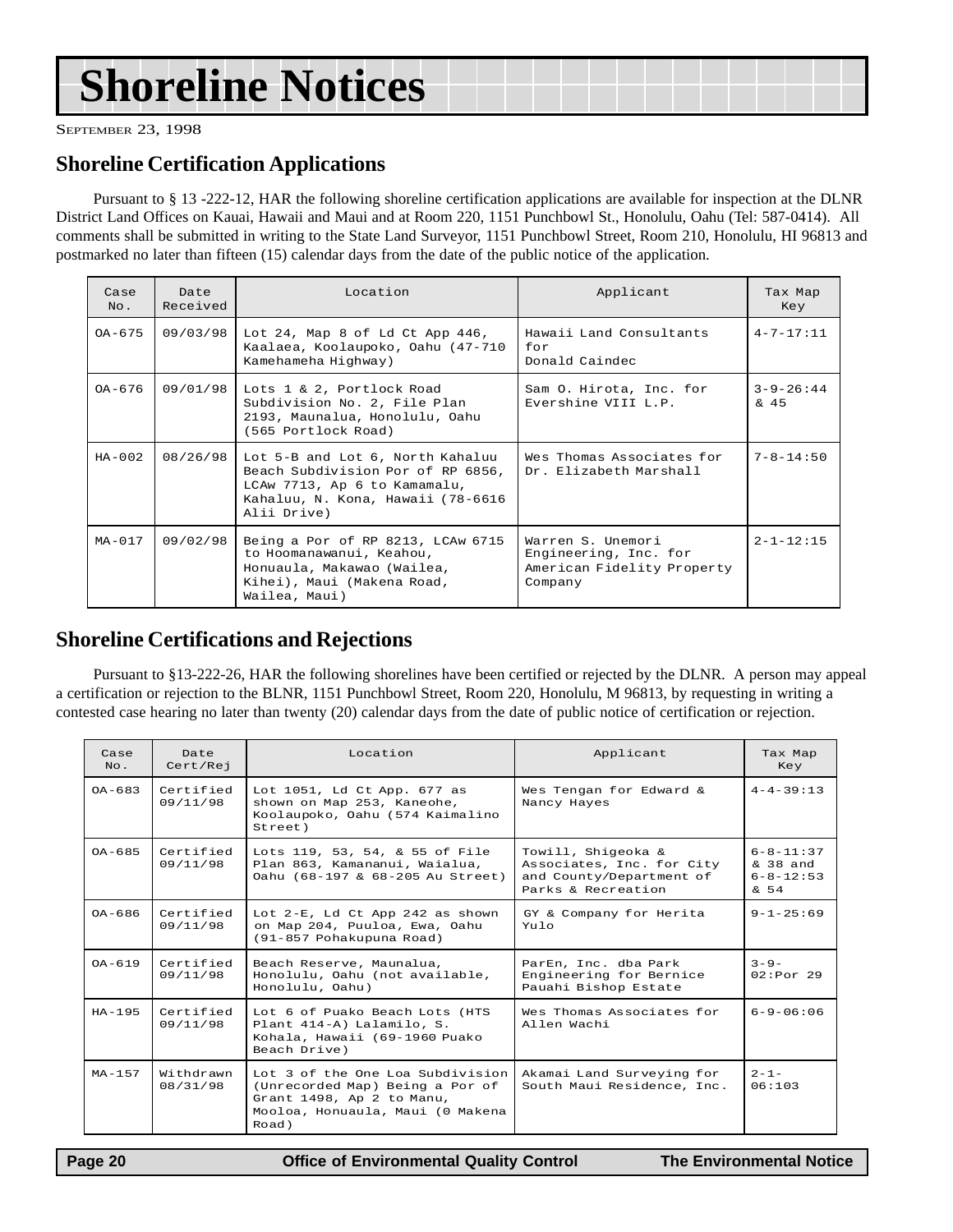<span id="page-20-0"></span>

### **Federal Consistency Reviews**

The Hawaii Coastal Zone Management (CZM) Program has received the following federal actions to review for consistency with the CZM objectives and policies in Chapter 205A, HRS. For more information, please call John Nakagawa at 587-2878. Comments can be mailed to:

Brad Mossman, Deputy Director Office of Planning Dept. of Business, Economic Development and Tourism P.O. Box 2359 Honolulu, Hawaii 96804 Or, fax comments to the CZM Program at 587-2899.

### **(1) Ala Moana Park Lagoon Channel Drain Outlet, Kakaako, Oahu**

| Applicant:              | Hawaii Community Development Authority |
|-------------------------|----------------------------------------|
|                         | Contact: Neal Imada, 587-2870          |
| <b>Consultant:</b>      | R.M. Towill Corporation                |
|                         | Contact: Colette Sokoda, 842-1133      |
| <b>Federal Agency:</b>  | U.S. Army Corps of Engineers           |
|                         | Contact: Alan Everson, 438-9258, x11   |
| <b>Federal Action:</b>  | Department of the Army Permit          |
| <b>Location:</b>        | Between Kewalo Basin & Ala Moana Park, |
|                         | Oahu                                   |
| TMK:                    | 2-1-58, 2-3-1, & 2-3-37                |
| <b>Proposed Action:</b> |                                        |

The HCDA proposes to construct a concrete box drain outlet into the Ala Moana Park lagoon canal. A portion of the mauka side channel wall will be demolished to build the outfall structure.

**Comments Due:** October 2, 1998

### **(2) Spencer Beach Park Cable Landing, South Kohala, Hawaii**

| Applicant:              | GTE Hawaiian Tel International, Inc. |  |  |
|-------------------------|--------------------------------------|--|--|
| Consultant:             | R.M. Towill Corporation              |  |  |
|                         | Contact: Jim Niermann, 842-1133      |  |  |
| <b>Federal Agency:</b>  | U.S. Army Corps of Engineers         |  |  |
|                         | Contact: Lolly Silva, 438-9258, x17  |  |  |
| <b>Federal Action:</b>  | Department of the Army Permit        |  |  |
| <b>Location:</b>        | Spencer Beach Park, Hawaii           |  |  |
| TMK:                    | $(3rd)$ 6-2-2:8                      |  |  |
| <b>Droposod</b> Action. |                                      |  |  |

**Proposed Action:**

GTE Hawaiian Tel International, Inc., proposes to install a submarine fiber optic telecommunications cable at Spencer Beach Park. The portion of the project requiring a Department of the Army Permit does not involve any discharge of fill material. The proposed cable alignment will be directed through a sand channel which connects the beach to a large offshore sand deposit. A straight line route was selected to avoid coral formations in the channel. Most of the coral outcrops can be avoided by carefully maneuvering the cable between the coral. As the cable nears shore, it will be fed into the ductlines previously buried in the sand. **Comments Due:** October 8, 1998

## **(3) Maui Ocean Center Seawater Intake Extension, Maalaea, Maui**

SEPTEMBER 23, 1998

| Applicant:              | Maui Ocean Center                    |  |  |
|-------------------------|--------------------------------------|--|--|
| Consultant:             | AECOS, Inc.                          |  |  |
|                         | Contact: Eric Guinther, 254-5884     |  |  |
| <b>Federal Agency:</b>  | U.S. Army Corps of Engineers         |  |  |
|                         | Contact: Alan Everson, 438-9258, x11 |  |  |
| <b>Federal Action:</b>  | Department of the Army Permit        |  |  |
| Location:               | Offshore Maalaea Harbor, Maui        |  |  |
| TMK:                    | $(2nd)$ 3-6-1: 2                     |  |  |
| <b>Proposed Action:</b> |                                      |  |  |

The Maui Ocean Center (MOC) proposes to extend its existing seawater intake dual pipelines from its present length of 720 feet to 1,720 feet offshore of the Maalaea Harbor breakwater. The extension would relocate the intakes to a depth of about 35 feet which would provide MOC with improved water quality. Construction activities do not include trenching or discharge of dredged or fill material. The dual 10-inch high-density polyethylene pipelines will be attached to the ocean bottom in 4'x6" stainless steel channels spaced at six-meter intervals and secured with 1-inch diameter steel bars. These pipes are flexible and will be placed to avoid any coral. **Comments Due:** October 8, 1998

## **(4) Ala Wai Canal Mauka Wall Repair and Improvement, Waikiki, Oahu**

| Applicant:             | City & County of Honolulu              |
|------------------------|----------------------------------------|
|                        | Department of Design & Construction    |
| <b>Consultant:</b>     | PlanPacific                            |
|                        | Contact: Lisa Imata, 521-9418 x15      |
| <b>Federal Agency:</b> | U.S. Army Corps of Engineers           |
|                        | Contact: Alan Everson, 438-9258, x11   |
| <b>Federal Action:</b> | Department of the Army Permit          |
| <b>Location:</b>       | Ala Wai Canal between McCully Street & |
|                        | Kalakaua Ave., Waikiki                 |
| TMK:                   | $2 - 3 - 34:33$                        |

**Proposed Action:**

The City Department of Design & Construction proposes to repair 5 large cracks (to 1-1/2" wide) and 3 small cracks (to 1/2" wide) in the makai face of the existing wall along the mauka bank of the Ala Wai Canal using hydraulic cement during low tide. Also proposed is the construction of a backing wall along the end portions of the Makiki Stream walls and construction of a 2-feet high concrete seat wall on top of the existing wall. **Comments Due:** October 2, 1998

## **MARINE AND COASTAL ZONE MANAGEMENT ADVISORY GROUP**

The Marine and Coastal Zone Management Advisory Group (MACZMAG) will hold its next regularly scheduled meeting on Friday, November 20, 1998 from 9:00 a.m. - 11:00 a.m. Location to be announced. MACZMAG meeting agendas and minutes are now available on the Hawaii Coastal Zone Management Program web page at www.hawaii.gov/dbedt/czm.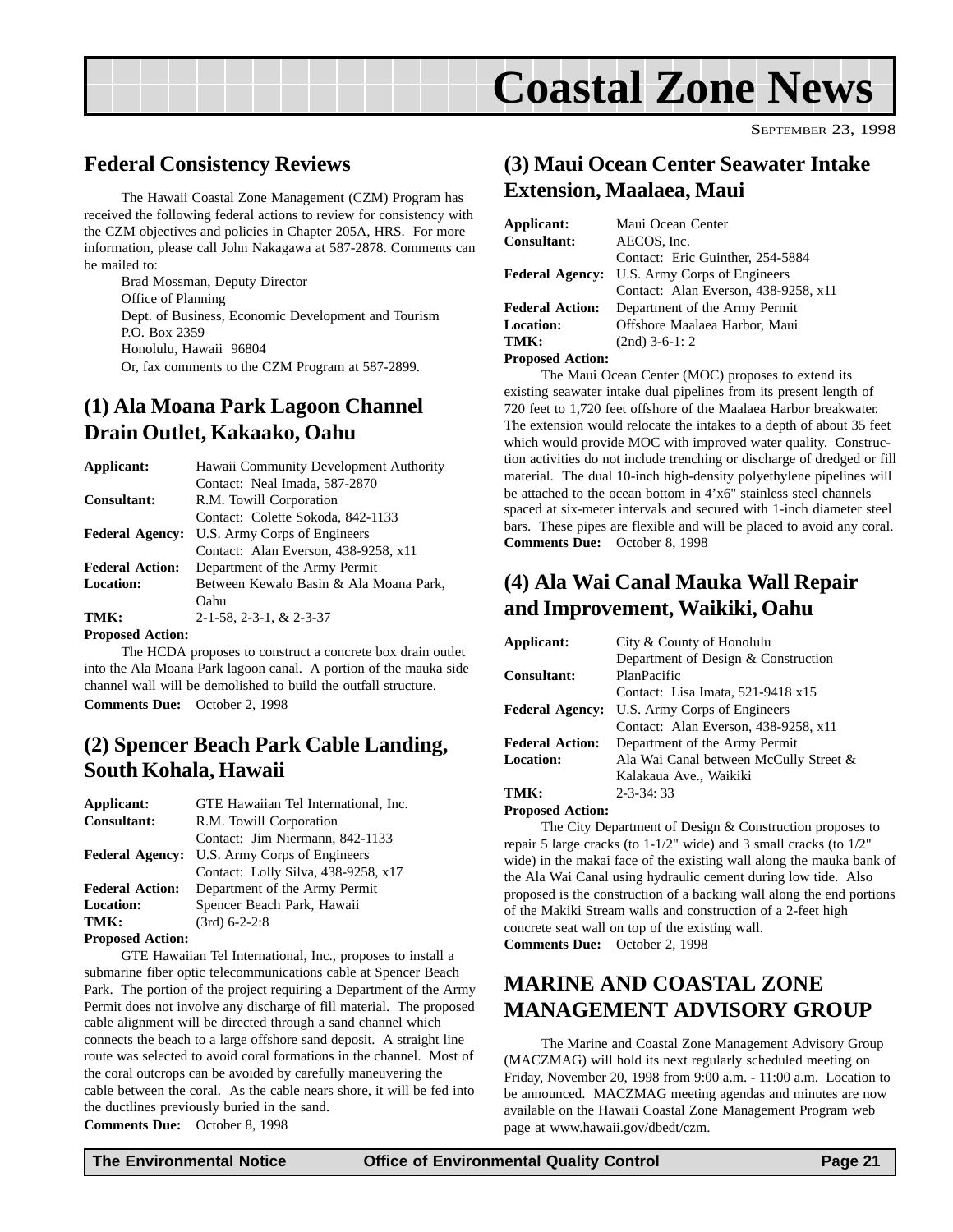## <span id="page-21-0"></span>**Pollution Control Permits**

SEPTEMBER 23, 1998

### **Department of Health Permits**

The following is a list of some pollution control permits currently being reviewed by the State Department of Health. For more information about any of the listed permits, please contact the appropriate branch or office of the Environmental Management Division at 919 Ala Moana Boulevard, Honolulu.

| Branch &<br>Permit Type | Applicant & Permit<br>Number                           | Project Location                                                  | Pertinent<br>Dates          | Proposed Use                                                |
|-------------------------|--------------------------------------------------------|-------------------------------------------------------------------|-----------------------------|-------------------------------------------------------------|
| SDWB, 586-<br>4258, UIC | AOAO Kona Riviera<br>$Villa, # UH-1326$                | 75-6124 Alii Dr., Kailua-<br>Kona, Hawaii                         | NA                          | Abandonment of 2<br>sewage disposal<br>wells                |
| SDWB, 586-<br>4258, UIC | Waikii Ranch.<br>Homeowners Assoc., #<br>UH-2026       | Increment 1, Saddle Road,<br>S. Kohala, Hawaii                    | NA                          | Reg. of 5 existing<br>drywells for surface<br>drainage      |
| SDWB, 586-<br>4258, UIC | DPW, County of<br>Hawaii, $\#$ UH-2027                 | Hoomana, Malanai, Spring<br>Road Drainage<br>Improvement, Hawaii  | Comments<br>due<br>10/22/98 | Const. of 3 new<br>drywells for surface<br>drainage         |
| SDWB, 586-<br>4258, UIC | AOAO Kona Isle<br>Condominium, UH-1394                 | 75-6100 Alii Drive,<br>Kailua-Kona, Hawaii                        | NA                          | Permit modification<br>for one sewage<br>injection well     |
| SDWB, 586-<br>4258, UIC | DPW, County of<br>Hawaii, $\#$ UH-2030                 | Kaiminani Drive Drywell,<br>Kona Palisades<br>Subdivision, Hawaii | TBA                         | Construction of one<br>new drywell for<br>surface drainage  |
| SDWB, 586-<br>4258, UIC | DPW, County of<br>Hawaii, # UH-2031                    | Kinue Rd. Drywell,<br>Kealakekua, S. Kona,<br>Hawaii              | TBA                         | Construction of one<br>new drywell                          |
| SDWB, 586-<br>4258, UIC | DPW, County of<br>Hawaii, $\#$ UH-2032                 | Greenwell Park, Mamalahoa<br>Hwy., Kealakekua, S.<br>Kona, Hawaii | TBA                         | Construction of one<br>new drywell                          |
| SDWB, 586-<br>4258, UIC | DPW, County of<br>Hawaii, $\#$ UH-2033                 | Hind Drive Drywell,<br>Captain Cook, S. Kona,<br>Hawaii           | TBA                         | Construction of one<br>new drywell                          |
| SDWB, 586-<br>4258, UIC | DPW, County of<br>Hawaii, $\#$ UH-2034                 | Kokoolua Place Drywell,<br>Kailua-Kona, Hawaii                    | TBA                         | Construction of one<br>new drywell                          |
| SDWB, 586-<br>4258, UIC | Hawaii Pacific<br>University, # UO-<br>2001            | Hawaii Loa Campus, Oahu                                           | NA                          | Abandonment of one<br>sewage well                           |
| SDWB, 586-<br>4258, UIC | AOAO Mokuleia Sands<br>Condominium, #UO-<br>1791       | 68-055 Akule St.,<br>Waialua, Oahu                                | <b>NA</b>                   | Permit renewal of 4<br>sewage disposal<br>wells             |
| SDWB, 586-<br>4258, UIC | AOAO Puuiki Hale<br>Condominium, # UO-<br>1202         | 68-077 Au Street,<br>Waialua, Oahu                                | <b>NA</b>                   | Permit renewal of 2<br>sewage disposal<br>wells             |
| SDWB, 586-<br>4258, UIC | Ball Metal Beverage<br>Container Corp., #<br>$UO-1224$ | Hawaii Can Plant, 91-320<br>Komohana St., Oahu                    | <b>NA</b>                   | Permit modifications<br>for 3 injection<br>wells            |
| SDWB, 586-<br>4258, UIC | Naval Security Group<br>Activity, # UO-2028            | Bldg. 9 Schofield<br>Barracks, Kunia, Oahu                        | NA                          | Abandonment of one<br>inactive injection<br>well            |
| SDWB, 586-<br>4258, UIC | Ball Metal Beverage<br>Container Corp., #<br>UO-1718   | Hawaii Can Plant, 91-320<br>Komohana St., Oahu                    | NA                          | Permit mod. for 4<br>drywells wells for<br>surface drainage |
| SDWB, 586-<br>4258, UIC | AOAO Waikomo Stream<br>Villas, # UK-1929               | 2721 Poipu Road, Koloa,<br>Kauai                                  | NA                          | Const. of 1 new<br>(total=3) sewage<br>injection well.      |
| SDWB, 586-<br>4258, UIC | AOAO Whaler's Cove<br>Condominium, # UK-<br>1277       | 2640 Puuholo Rd., Koloa,<br>Kauai                                 | NA                          | Permit renewal of 2<br>sewage injection<br>wells            |

 **Page 22 Control Control Control Page 22 Control Page 22 Control Page 22 Control Page 22 Control Page 22 Control Page 22 Control Page 22 Control Page 22 Control Page 22 Control Page 22 Control Page 2**